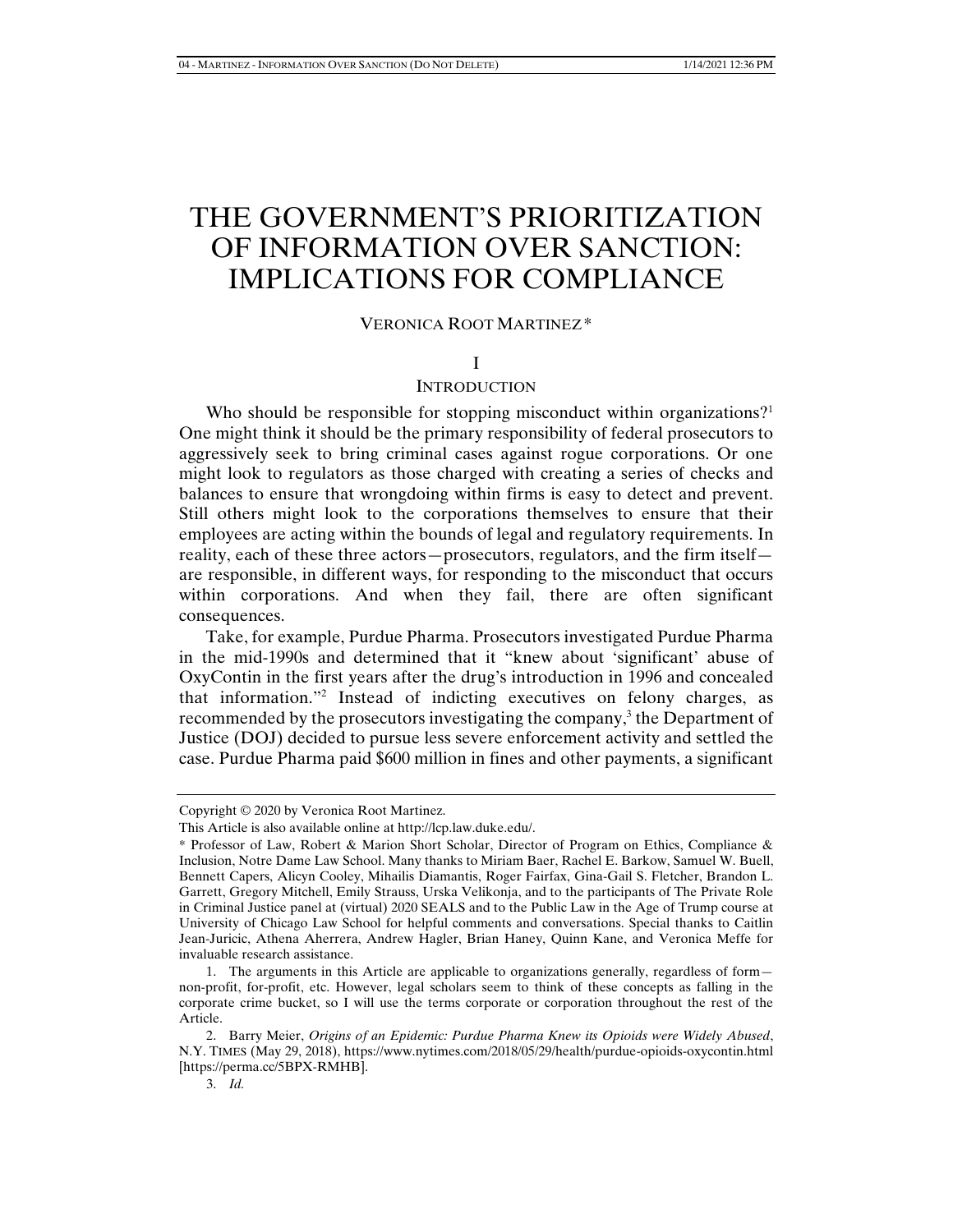and, at the time, one of the largest sums ever paid.<sup>4</sup> The Food and Drug Administration, the regulator overseeing Purdue Pharma, chose not to force the company to reformulate OxyContin in 2001, which would have made the drug more difficult to abuse.<sup>5</sup> And Purdue Pharma, on its own, chose not to reformulate OxyContin until 2010, despite the fact that it was allegedly aware that the drug was highly addictive, often abused, and associated with overdoses.<sup>6</sup> Unfortunately, the damage was done, and OxyContin wreaked havoc in communities all across the United States. Ultimately, Purdue Pharma entered into a nationwide settlement in 2019, which contemplated the dissolution of the firm,<sup>7</sup> and, in 2020, pleaded guilty to criminal charges for opioid sales.<sup>8</sup> Yet, it is safe to say that while the harms caused by OxyContin were known for over a decade, the actions taken by prosecutors, regulators, and the firm largely failed to adequately mitigate the damage the drug caused, and continues to cause, to people and communities.<sup>9</sup> The question is why?

When large scandals are discovered, the firm itself is certainly held to account by the public for its failure to prevent harm, but often the government also finds itself the subject of criticism. Why did regulators not act more aggressively towards Wells Fargo?10 Why did the government not prosecute more individuals

 <sup>4.</sup> Barry Meier, *In Guilty Plea, OxyContin Maker to Pay \$600 Million*, N.Y. TIMES (May 10, 2007), https://www.nytimes.com/2007/05/10/business/11drug-web.html [https://perma.cc/92Q2-Z74N].

 <sup>5.</sup> Barry Meier, *A Nun, a Doctor and a Lawyer—and Deep Regret over the Nation's Handling of Opioids*, N.Y. TIMES (Aug. 18, 2019), https://www.nytimes.com/2019/08/18/health/opioids-purduepennington-gap.html?smid=nytcore-ios-share [https://perma.cc/3X43-EWFY]. *See also OxyContin: Balancing Risks and Benefits: Hearing on Examining the Effects of the Painkiller OxyContin, Focusing on Federal, State and Local Efforts to Decrease Abuse and Misuse of this Product While Assuring Availability for Patients Who Suffer Daily from Chronic Moderate to Severe Pain Before the S. Comm. on Health, Educ., Labor, and Pensions*, 107th Cong. 16, 33 (2002) (statement of Dr. John K. Jenkins, Director, Office of New Drugs, Ctr. for Drug Evaluation & Research, FDA) (noting the FDA's cooperative efforts with Purdue Pharma to strengthen warnings on OxyContin labels and to reformulate the drug "as part of a longer-term strategy," including discussion of concerns about how effective reformulation might be).

 <sup>6.</sup> Meier, *supra* note 5.

 <sup>7.</sup> Jan Hoffman, *Purdue Pharma Tentatively Settles Thousands of Opioid Cases*, N.Y. TIMES (Sept. 11, 2019), https://www.nytimes.com/2019/09/11/health/purdue-pharma-opioids-settlement.html [https:// perma.cc/K23A-8RR9].

 <sup>8.</sup> Jan Hoffman & Katie Benner, *Purdue Pharma Pleads Guilty to Criminal Charges for Opioid Sales*, N.Y. TIMES (Oct. 21, 2020), https://www.nytimes.com/2020/10/21/health/purdue-opioids-criminalcharges.html [https://perma.cc/DH48-JL3R].

 <sup>9.</sup> *See* William N. Evans, Ethan M. J. Lieber & Patrick Power, *How the Reformulation of OxyContin Ignited the Heroin Epidemic*, 101 REV. ECON. & STAT. 1, 5 (2019), https://www. mitpressjournals.org/doi/pdf/10.1162/rest\_a\_00755 [https://perma.cc/KWB6-G6CG] (discussing how even after its reformulation, abusers of OxyContin switched to the cheaper and easily-available heroin as a substitute).

 <sup>10.</sup> *See* OFF. OF THE COMPTROLLER OF CURRENCY, OFF. OF ENTER. GOVERNANCE & THE OMBUDSMAN, LESSONS LEARNED: REVIEW OF SUPERVISION OF SALES PRACTICES AT WELLS FARGO 4–14 (2017), https://www.occ.gov/publications-and-resources/publications/banker-education/files/pubwells-fargo-supervision-lessons-learned.pdf [https://perma.cc/L3QZ-RUWS] (listing findings that permitted the Wells Fargo sales practices scandal and recommending nine courses of action); James Rufos Koren, *Bank Regulator Disputes Democrats' Criticism that Agency Didn't Reform After Wells Fargo Scandal*, L.A. TIMES (Jan. 25, 2018), https://www.latimes.com/business/la-fi-occ-wells-response-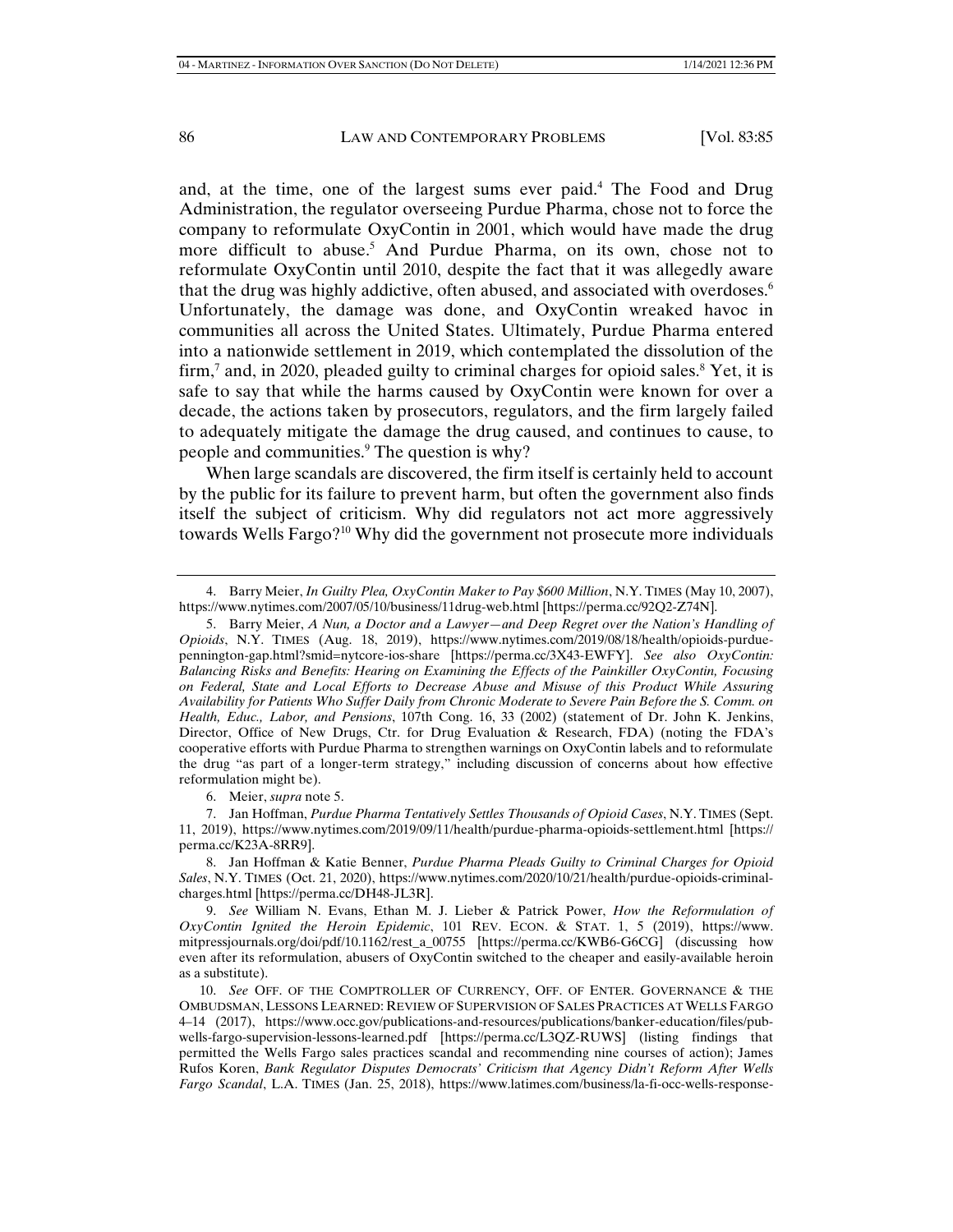for the 2008 financial crisis?<sup>11</sup> The critique comes in a variety of forms, but often boils down to questioning why federal prosecutors and regulators are unwilling to enforce laws to the fullest extent possible against corporations who commit corporate misconduct through their employees or agents.<sup>12</sup> This Article puts forth a new account to help explain the decision by governmental actors to prioritize the receipt of information from, over the pursuit of high-level sanctions of, corporate offenders.

Part II discusses the current rationales for corporate criminal liability from law and economics scholarship<sup>13</sup> and the Holder Memorandum.<sup>14</sup> It next turns to the traditional justifications for punishing individuals for criminal conduct and their applicability to corporations in light of the goals laid out in the Holder Memorandum. It then provides two examples that demonstrate the tensions presented when the government chooses to levy a sanction below the highest possible penalty against a firm who is repeatedly engaged in misconduct.

Part III presents a new rationale for explaining the decision by governmental actors to provide leniency to firms engaged in misconduct. The Part argues that federal enforcers have, whether purposefully or not, adopted a model of enforcement that prioritizes gathering information from firms over levying significant sanctions against them. To ensure that corporations disclose information fully and completely, the government (i) exerts pressure to

 13. *See generally* Jennifer Arlen & Reinier Kraakman, *Controlling Corporate Misconduct: An Analysis of Corporate Liability Regimes*, 72 N.Y.U. L. REV. 687 (1997) (developing a framework for examining factors that make liability regimes on corporations effective).

 14. Memorandum from Eric H. Holder, Jr., Deputy Att'y Gen., to All Component Heads and U.S. Att'ys on Bringing Criminal Charges Against Corporations (June 16, 1999) [hereinafter Holder Memorandum on Prosecuting Corporations], https://www.justice.gov/sites/default/files/criminal-fraud/ legacy/2010/04/11/charging-corps.PDF [https://perma.cc/G859-W8BG].

<sup>20180125-</sup>story.html [https://perma.cc/88P5-GZCN] (noting that government regulators had been criticized for failing to implement recommended changes to catch and correct bad practices that led to the Wells Fargo accounts scandal).

 <sup>11.</sup> *See* William D. Cohan, *A Clue to the Scarcity of Financial Crisis Prosecutions*, N.Y. TIMES: DEALBOOK (July 21, 2016), https://www.nytimes.com/2016/07/22/business/dealbook/a-clue-to-thescarcity-of-financial-crisis-prosecutions.html [https://perma.cc/46YS-WCHX] (discussing DOJ reluctance in prosecuting individuals for conduct responsible for the financial crisis and explaining the legal landscape on the issue); *see also* JESSE EISINGER, THE CHICKENSHIT CLUB: WHY THE JUSTICE DEPARTMENT FAILS TO PROSECUTE EXECUTIVES 19 (2017) (noting that "in response to the worst calamity to hit capital markets and the global economy since the Great Depression, the government did not charge any top bankers").

 <sup>12.</sup> *See* Katie Benner, David Enrich & Katie Thomas, *A Drug Company Wagers the U.S. Won't Dare Charge It with Crimes*, N.Y. TIMES (May 15, 2020), https://www.nytimes.com/2020/05/15/us/politics/tevaantitrust-hydroxychloroquine-settlement.html?referringSource=articleShare [https://perma.cc/TY6X-7UCB] (noting politics and public perception are the reasons Teva Pharmaceutical Industries believes it will not be charged with crimes by the federal government); Ben Protess, Robert Gebeloff & Danielle Ivory, *Trump Administration Spares Corporate Wrongdoers Billions in Penalties*, N.Y. TIMES (Nov. 3, 2018), https://www.nytimes.com/2018/11/03/us/trump-sec-doj-corporate-penalties.html [https://perma.cc /H8FD-5P4V] (noting that since the Trump Administration took office, there has been a "62 percent drop in penalties" imposed by the SEC, and a "72 percent decline in corporate penalties from the [DOJ's] criminal prosecutions"). *See generally* BRANDON L. GARRETT, TOO BIG TO JAIL: HOW PROSECUTORS COMPROMISE WITH CORPORATIONS (2014) (discussing the history leading up to and including the deferred prosecution approach and the various criticisms it has faced).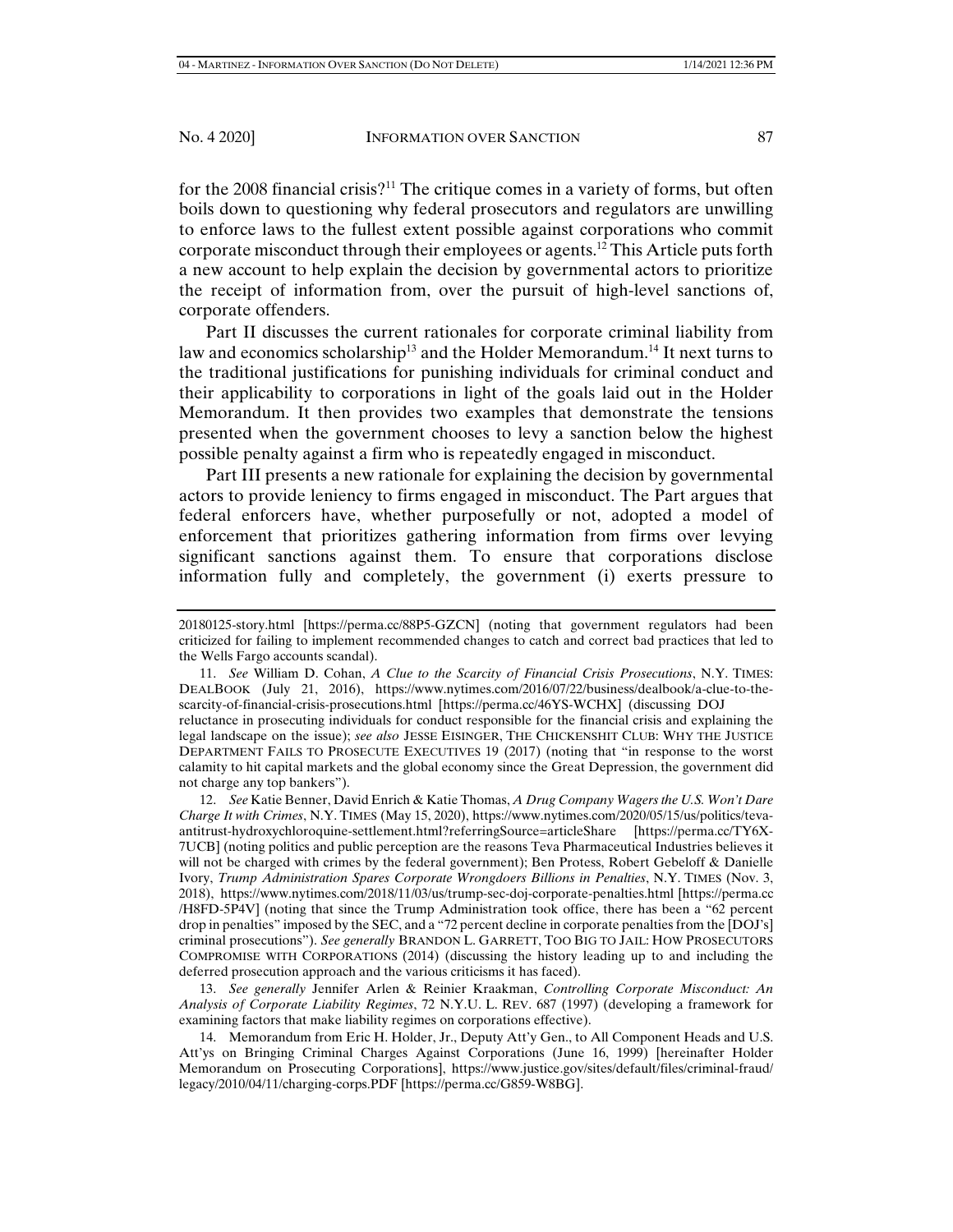incentivize firms to share information with the government, (ii) eschews sanctions in favor of oversight, and (iii) often sides with corporations in limiting the transparency of investigations into wrongdoing.

Importantly, the idea that federal enforcers gather information is not novel. Professors Jennifer Arlen and Samuel Buell have explained why prosecutors need to rely on information from corporations about misconduct within their ranks.15 Professor Rory Van Loo has detailed the ways in which some federal enforcers—what he terms regulatory monitors, which include actors like Environmental Protection Agency engineers or Consumer Financial Protection Bureau examiners—have information collection as their principal function.<sup>16</sup> It is settled and accepted by both legal academics and federal enforcers that the transfer of information from the corporation to the government is integral to any federal enforcement model for a host of theoretical and practical reasons. This Article's contribution, however, centers on the government's priorities as evidenced by its actions, and suggests that federal enforcers' pursuit of full and complete disclosure from embroiled firms colors almost all of their interactions, which helps explain why federal enforcers often fail to utilize the most severe sanctions available to them when engaging in enforcement activity.

Part IV next considers the compliance implications of the government's focus on information disclosure over a regime of robust sanctioning. When the federal government fails to harness and share the insights it gathers from firms' disclosure of information, it wastes a unique opportunity to curb corporate misconduct in a broad-based manner. In short, under federal enforcers' current policies and customs, they are undermining, instead of strengthening, compliance efforts when they prioritize the receipt of information over obtaining robust sanctions. Government prosecutors and regulators should consider how they might utilize information garnered as a result of firms' disclosure of information in a manner that might improve the effectiveness of firms' compliance efforts on a widespread basis.

 <sup>15.</sup> *See* Jennifer Arlen & Samuel W. Buell, *The Law of Corporate Investigations and the Global Expansion of Corporate Criminal Enforcement*, 93 S. CAL. L. REV. 697, 704 (2020) (explaining that "the value to U.S. prosecutors of inducing corporations to investigate and provide prosecutors with information about misconduct rests, to a considerable degree, on a range of U.S. laws that give firms a comparative advantage over enforcers in gathering evidence of corporate misconduct, particularly in the early stages of inquiries").

 <sup>16.</sup> Rory Van Loo, *Regulatory Monitors: Policing Firms in the Compliance Era*, 119 COLUM.L. REV. 369, 369 (2019). I have written a variety of pieces on the role of monitors, which I define as "(i) an independent, private outsider, (ii) employed after an institution is found to have engaged in wrongdoing, (iii) who effectuates remediation of the institution's misconduct, and (iv) provides information to outside actors about the status of the institution's remediation efforts." Veronica Root, *Modern-Day Monitorships*, 33 YALE J. ON REG. 109, 111 (2016). Professor Van Loo's use of the term monitor is distinct from my own.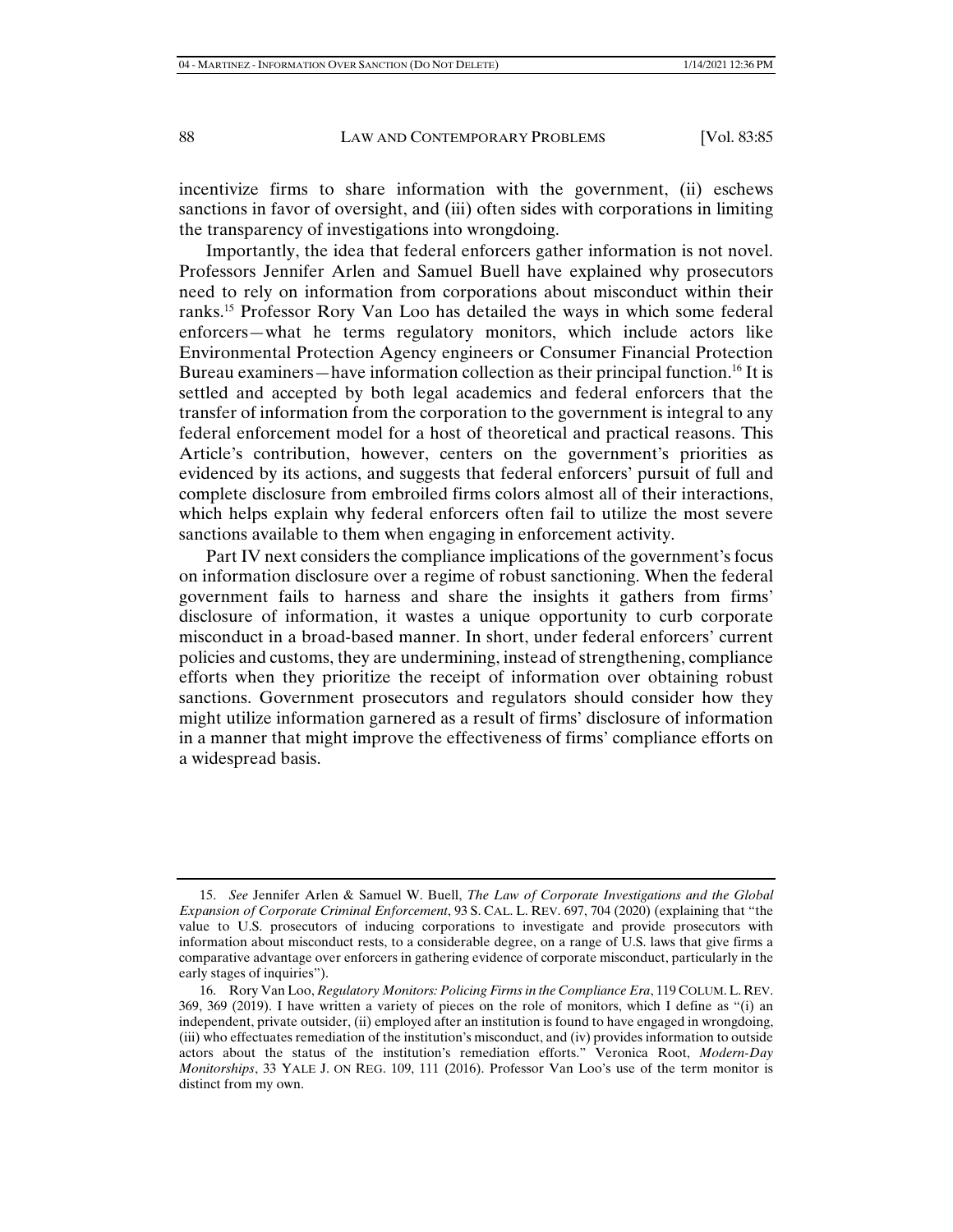## II

# UNWILLING ENFORCERS

What should happen when a corporation commits a crime? This question has drawn the attention of scholars, governmental leaders, policymakers, and the public for decades. One aspect of the problem is attributable to the legal fiction that is the corporation—the corporation does not actually commit a crime, its agents do.<sup>17</sup> This legal fiction creates tension when considering how and who or what to punish when misconduct occurs within a corporation. Should the corporation be sanctioned? Should the individuals? Both? And regardless of what person or entity is sanctioned, should it be severe or subject to mitigation or leniency?

This Part begins by outlining the enforcement strategy government actors commonly employ today, which was first formally articulated by Eric Holder in 1999 and tracks with predominant law and economics scholarship. Next, it turns to two traditional justifications of punishment under criminal law theory, which support the conclusion that much of corporate criminal enforcement today is concerned with achieving deterrence. The Part then provides two examples that demonstrate some of the tensions within the current enforcement strategy, which often results in an enforcement outcome where prosecutors or regulators choose not to utilize the full breadth of sanctions available to them.

# A. The Holder Memo and Beyond

In 1999, then-Deputy Attorney General Eric Holder issued a memorandum entitled "Bringing Criminal Charges Against Corporations."18 Since then, government enforcement policy has been premised upon the idea that corporations can and should be held responsible for the conduct of their agents.19 Government enforcement policy has, however, also been premised on the idea that corporations should receive a lesser sanction if they can demonstrate that they have engaged in a good faith effort to prevent misconduct within their ranks.20 This is often referred to as "mitigation credit." For example, if a firm can show good faith by, for example, demonstrating a real commitment to implementing and maintaining an effective ethics and compliance program or by voluntarily disclosing potential misconduct to the relevant enforcement agent, then the sanction levied against them by the government is lessened, often significantly so. $21$ 

 <sup>17.</sup> *See* Kathleen F. Brickey, *Corporate Criminal Accountability: A Brief History and an Observation*, 60 WASH. U. L. Q. 393, 396 (1982) (noting that the law recognizes corporations "not as a natural person, but as an artificial entity. . . . [Corporations] could neither commit criminal acts . . . nor suffer imprisonment. [They] have no soul, and so c[an] not be blamed").

 <sup>18.</sup> Holder Memorandum on Prosecuting Corporations, *supra* note 14.

<sup>19</sup>*. Id.*

 <sup>20.</sup> *Id.*

 <sup>21.</sup> *See id.* (discussing the critical role that a corporation's cooperation may be in "identifying culprits and locating relevant evidence" and how corporate "self-policing" is necessary to detect and prevent misconduct).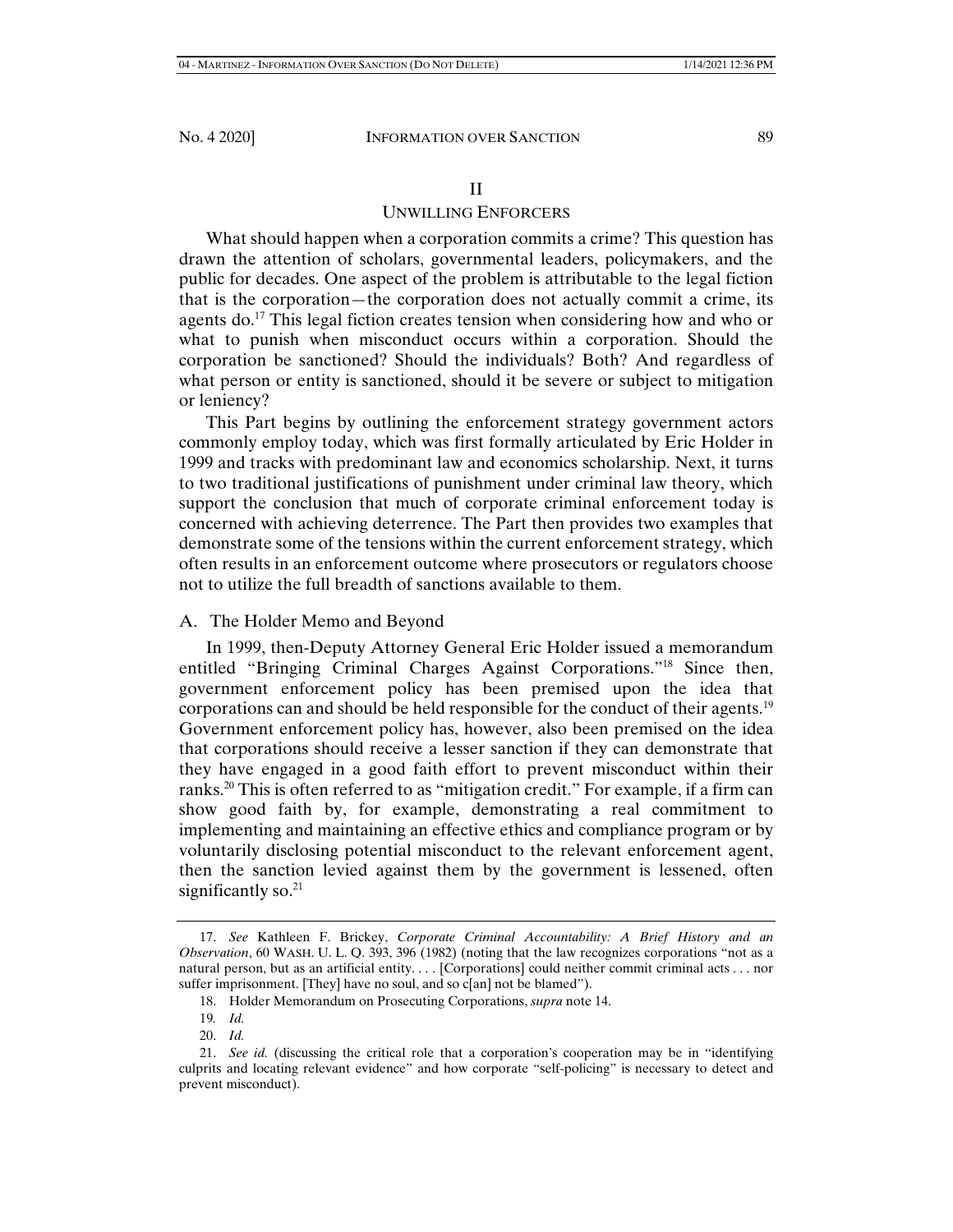The principles laid out in the Holder Memorandum track quite closely to the arguments made by law and economics scholars during the same time period.<sup>22</sup> In short, because crime within a corporation will be difficult for outsiders to detect, it is important for firms to engage in self-policing efforts and to monitor the activities of their own agents. Given that individuals commit corporate crime, and because there will always be individuals within firms who have a taste for noncompliance, firms engage in some level of policing to protect themselves from liability.<sup>23</sup>

If, however, the government attempted to employ an enforcement strategy of strict liability, law and economics scholars argue that firms would be disincentivized to self-police. Scholars have long argued that "if the penalties imposed on the firm are sufficient to deter it, then it will take internal corrective action to prevent misconduct by its agents for which it is legally responsible."24 In other words, if the penalties levied against a firm are at an appropriate level of deterrence, the firm will be incentivized to effectively police the conduct of its employees and agents.<sup>25</sup> Thus, law and economics scholarship supports an enforcement strategy that encourages self-policing while providing avenues for mitigation, so that firms have the ability to access a lesser set of sanctions for the misconduct committed by their agents.

B. Theoretical Justifications of Punishment & the Corporation

The traditional understandings or rationales for punishment—retributivist or utilitarian<sup>26</sup>—can be difficult to trace onto crime committed by the corporation. A retributivist "claims that punishment is justified because people deserve it."<sup>27</sup> In the context of corporate crime, however, a retributivist rationale for punishment is difficult to justify, because the corporation is at the mercy of, and is held liable for the actions of, its agents. This is true even when the interests of a firm's agent who chooses to engage in criminal activity fails to align with the interests of the corporation itself, for example, when the agent's criminal activity is in fact harmful to the firm.<sup>28</sup> Whether a corporation deserves punishment, in the retributivist sense, is often a difficult question to answer, particularly because the punishment levied on a corporation will often impact individuals beyond the corporation itself, like shareholders or other stakeholders, such as employees.<sup>29</sup>

29. *Id.* at 401–02.

 <sup>22.</sup> *See* Arlen & Kraakman, *supra* note 13, at 735–36 (arguing that the best liability regime will deter corporate crime by allowing good faith self-policing of wrongdoing to mitigate the sanctions imposed against the corporation).

 <sup>23.</sup> *See id.* at 693 ("[E]ntity liability can induce the firm to undertake a variety of actions that increase the probability that wayward agents will be sanctioned, which we term 'policing measures.'").

 <sup>24.</sup> John C. Coffee, Jr., *"No Soul to Damn: No Body to Kick": An Unscandalized Inquiry into the Problem of Corporate Punishment*, 79 MICH. L. REV. 386, 407–08 (1981) (citing RICHARD POSNER, ECONOMIC ANALYSIS OF LAW 165–67 (2d ed. 1977)).

 <sup>25.</sup> *Id.* at 408.

 <sup>26.</sup> Kent Greenawalt, *Punishment*, 74 J. CRIM. L. & CRIMINOLOGY 343, 347–53 (1983).

 <sup>27.</sup> *Id.* at 347.

 <sup>28.</sup> Coffee, *supra* note 24, at 393–94.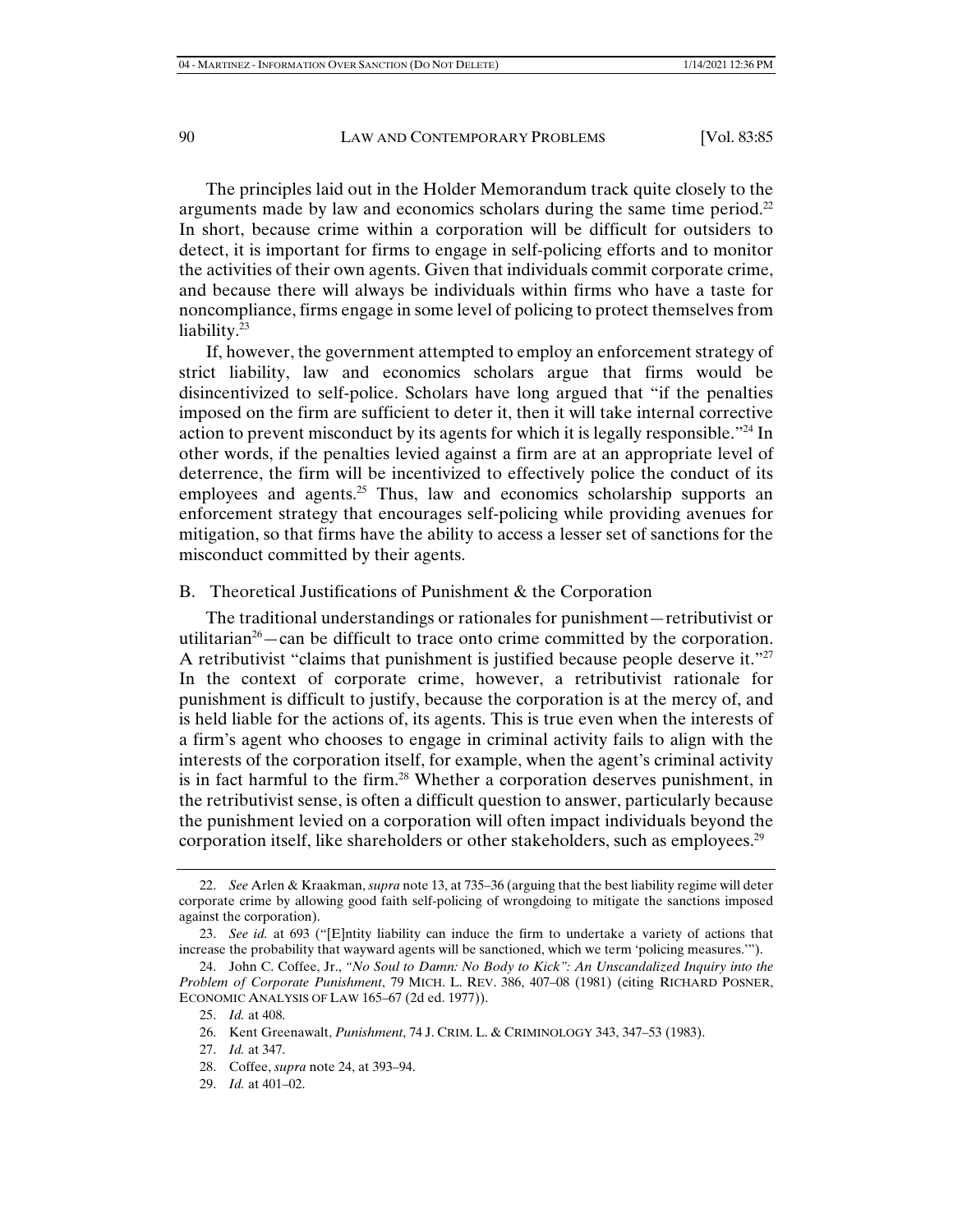A utilitarian "believes that justification for punishment lies in the useful purposes that punishment serves."30 And scholars and policymakers have typically relied upon such utilitarian rationales when thinking through mechanisms for dealing with corporate misconduct. In particular, the rationales for corporate criminal liability have focused significantly on the importance of deterrence—"[k]nowledge that punishment will follow crime deters [firms] from committing crimes, thus reducing future violations . . . . "<sup>31</sup> The Holder Memorandum exemplifies the focus on deterrence, noting that "a corporate indictment may result in specific deterrence by changing the culture of the indicted corporation and the behavior of its employees."32 Additionally, the law and economics rationales that support the awarding of mitigation credit are based, at least in part, on deterrence rationales. For example, Professors Jennifer Arlen and Reinier Kraakman's seminal article explains that "strict vicarious liability may not be the best regime for inducing the firm to implement optimal deterrence measures."33

Importantly, when a firm is punished for misconduct, it also has a spillover effect on those who observe the punishment being levied. Thus, the punishment creates a broad, general deterrent for not just the entity that engaged in wrongdoing, but also for those who might be tempted to participate in similar types of misconduct.34 The Holder Memorandum explains that "prosecutors should be aware of the important public benefits that may flow from indicting a corporation in appropriate cases. . . . [A]n indictment often provides a unique opportunity for deterrence on a massive scale."35 When a corporate offender is indicted, it sends a signal to other corporations to be on alert for similar misconduct within their own ranks, as it could result in criminal prosecution levied against the firm. Thus, the government has a variety of reasons to engage in corporate criminal prosecutions to ensure that it is effectively deterring corporations from engaging in misconduct.

And yet, the Holder Memorandum also reflects a fair amount of dissonance with the idea of sanctioning corporate offenders aggressively. It begins by stating: "Vigorous enforcement of the criminal laws against corporate wrongdoers, where appropriate, results in great benefits for law enforcement and the public."36 But it goes on to explain a variety of factors prosecutors should consider when determining whether and how to charge a corporation, including the possibility that individual employees may take actions that are in contravention of the corporation's instructions, requirements, and goals.<sup>37</sup> It then acknowledges the

- 32. Holder Memorandum on Prosecuting Corporations, *supra* note 14.
- 33. Arlen & Kraakman, *supra* note 13, at 691.
- 34. Greenawalt, *supra* note 26, at 351.
- 35. Holder Memorandum on Prosecuting Corporations, *supra* note 14.
- 36. *Id.*
- 37. *Id.*

 <sup>30.</sup> Greenawalt, *supra* note 26, at 347.

 <sup>31.</sup> *Id.* at 351.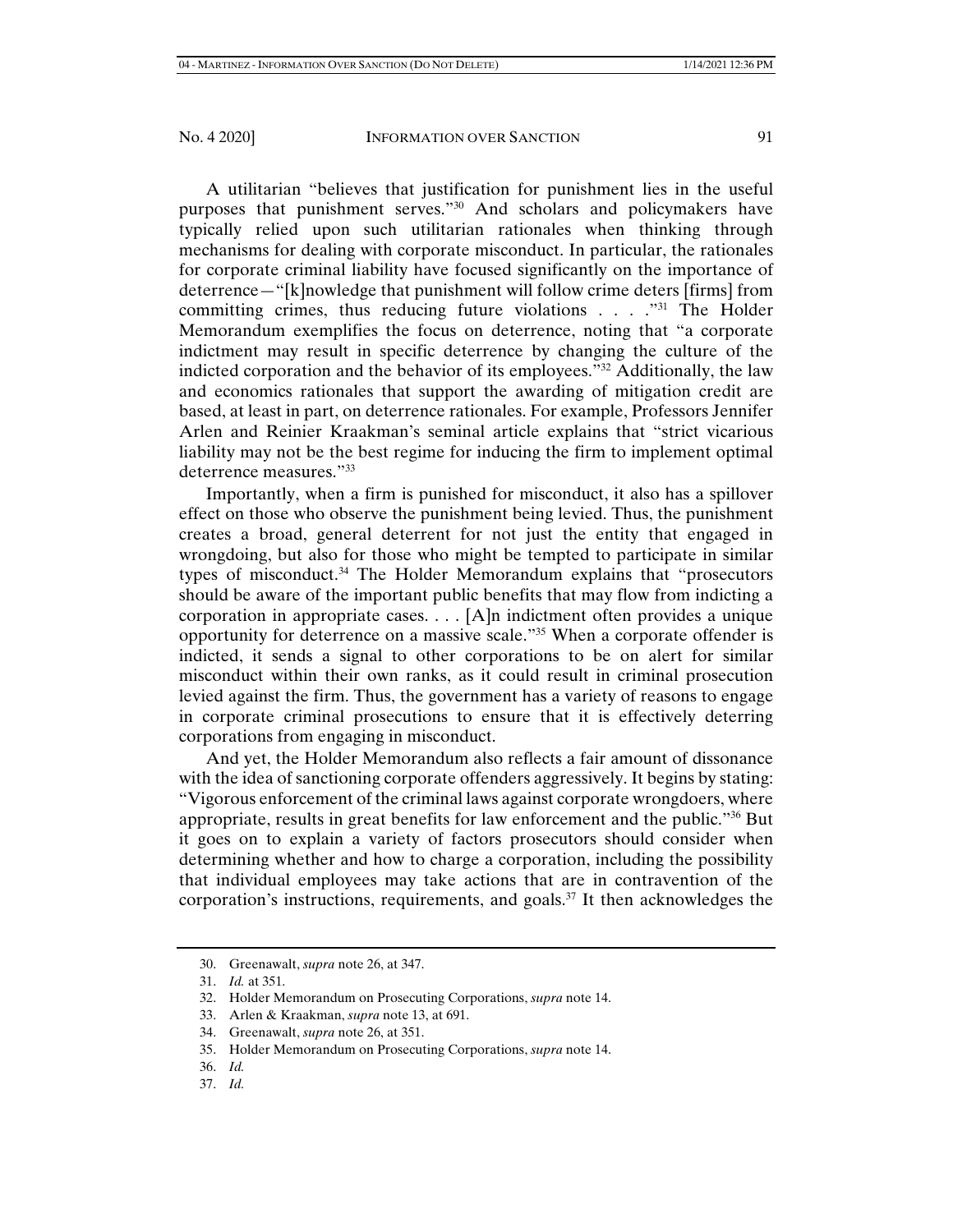following: "In investigating wrongdoing by or within a corporation, a prosecutor is likely to encounter several obstacles resulting from the nature of the corporation itself. . . . Accordingly, a corporation's cooperation may be critical in identifying the culprits and locating relevant evidence."38 Thus, the Holder Memorandum touts the importance of sanctioning corporate offenders in a significant way, but then quickly concedes that the government is likely illequipped to engage in effective investigations into corporate misconduct without the corporation's cooperation. Government enforcers are constantly negotiating the tension between these two positions.

## C. Tensions Within Reduced Sanctions

Much progress has been made within compliance efforts since the release of the Holder Memorandum in 1999, which invigorated the prosecution of corporations for white collar crimes, and the 2003 Thompson Memorandum,<sup>39</sup> which emphasized the importance of a firm's cooperation with law enforcement and the implementation of "effective rather than mere paper [compliance] programs."40 When federal prosecutors and regulators purposefully choose to pursue something less than the most severe of sanctions, it often leads many to question the adequacy of the governmental response to corporate misconduct. Judges, $41$  scholars, $42$  and the public $43$  are often dissatisfied with the government's method of punishment, or lack thereof, towards the firm that has engaged in misconduct.

The most common form of sanction levied against corporations for misconduct, fines, are often not seen as the most serious punishment that can be

 <sup>38.</sup> *Id.*

 <sup>39.</sup> Memorandum from Larry D. Thompson, Deputy Att'y Gen., to Heads of Department Components and United States Att'ys (Jan. 20, 2003) [hereinafter Thompson Memorandum], [https://perma.cc/9FY9-CAR4]; *see* discussion *infra* note 84.

 <sup>40.</sup> Alan Vinegrad, *Deferred Prosecution of Corporations*, N.Y.L.J., Oct. 9, 2003, https://www.cov.com/~/media/files/corporate/publications/2003/10/oid26786.pdf [https://perma.cc/3C3M -537N].

 <sup>41. 41.</sup> *See, e.g.*, SEC v. Citigroup Glob. Mkts. Inc., 827 F. Supp. 2d 328, 335 (S.D.N.Y. 2011), *vacated and remanded*, 752 F.3d 285 (2d Cir. 2014) (rejecting a ruling from the district court refusing to approve a settlement between the SEC and the defendant and remanding for the district court to consider whether the public interest would be disserved by entry of the consent decree); United States v. HSBC Bank USA, N.A., No. 12-CR-763, 2013 WL 3306161, at \*5 (E.D.N.Y. July 1, 2013) ("Just as a non-prosecution agreement is perceived as a public relations benefit to a company, perhaps the filing and maintenance of criminal charges was intended to produce a public relations benefit for the government. . . . [A] pending federal criminal case is not window dressing.").

 <sup>42.</sup> *See* Veronica Root, *Coordinating Compliance Incentives*, 102 CORNELL L. REV. 1003, 1057–58 (2017); *See generally*, GARRETT, *supra* note 12 (detailing the ways in which prosecutors compromise with corporations and fail to hold corporations fully accountable for their misconduct).

 <sup>43.</sup> *See, e.g.*, EISINGER, *supra* note 11, at 19 (noting that after the 2008 financial crisis "[t]he public was furious . . . and lack of consequences for bankers radicalized both ends of the political spectrum and gave rise to two of the most potent social movements of our time: the Tea Party and Occupy Wall Street").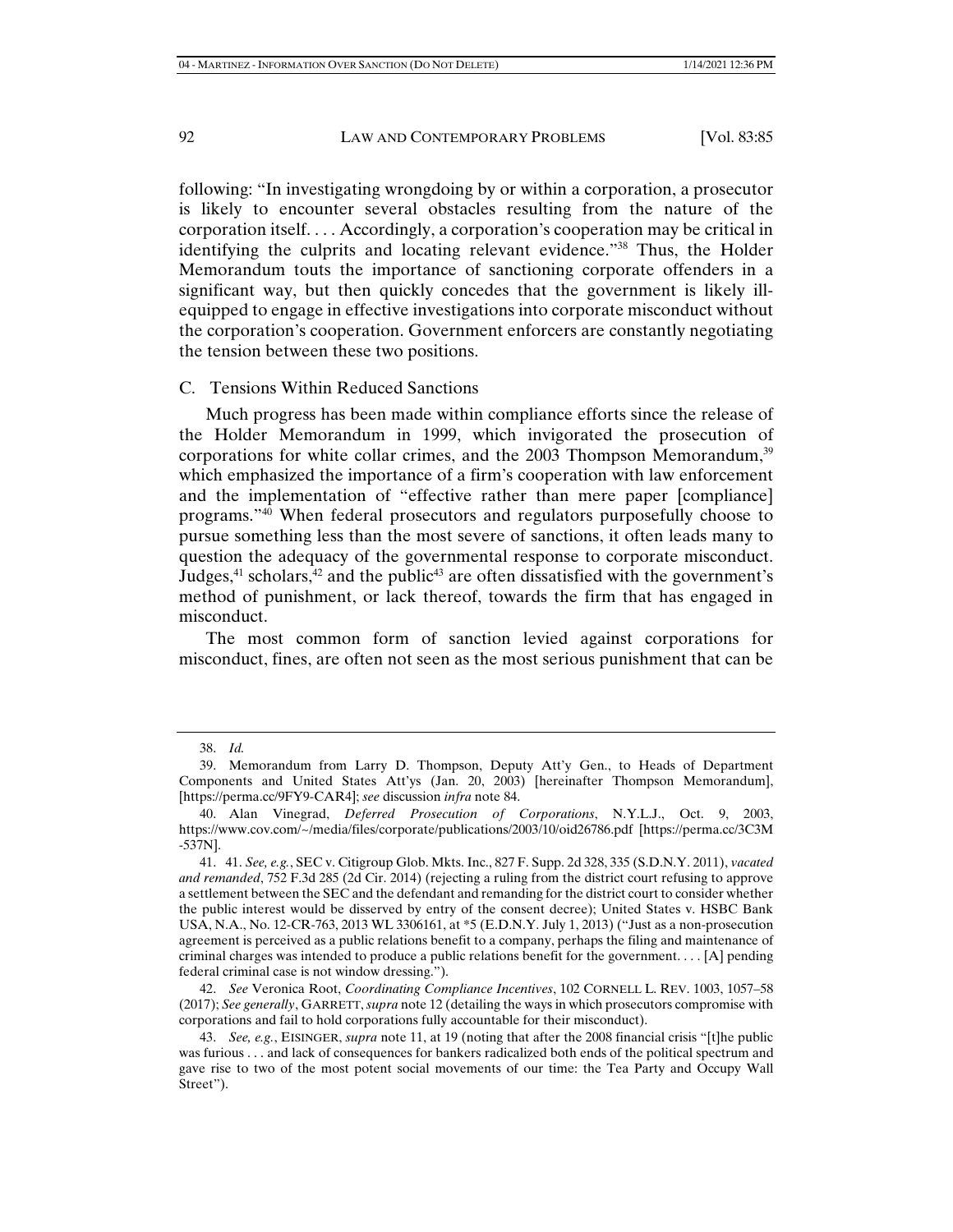imposed upon a corporation, and their limitations have long been recognized.44 Indeed, non-monetary penalties are often seen as potentially having greater deterrence power than monetary penalties.45 This Part discusses two types of nonmonetary penalties that are often considered to be more severe than the imposition of fines alone, specifically (i) debarment and (ii) disqualifications. In each example, the government actor responsible for crafting the enforcement response to misconduct at the firm in question explicitly rejected an available non-monetary penalty.

## 1. Debarment

When corporations enter into guilty pleas with the government, they can be subject to a variety of collateral consequences. For companies with businesses that are dependent upon government contracting, one potentially severe collateral consequence is debarment. For example, "[u]nder federal guidelines governing procurement, an individual or company that violates the [Foreign Corrupt Practices Act (FCPA)] or other criminal statutes may be barred from doing business with the federal government."46 On more than one occasion, however, the government has chosen not to pursue a guilty plea from a corporation engaged in repeated instances of misconduct, while explicitly noting that to do so would result in debarment. In other words, the government purposefully made decisions about the appropriate enforcement strategy against a recidivist corporation for the express purpose of avoiding the collateral consequence of debarment.

For example, Biomet<sup>47</sup> entered into deferred prosecution agreements (DPAs) in 200748 and 201249 for various incidents involving unlawful payments and bribes.

 <sup>44.</sup> Coffee, *supra* note 24, at 388–89. *But see* Arlen & Buell, *supra* note 15, at n.7 (explaining that small owner-managed firms often cannot survive if required to pay the large monetary fines associated with negotiated settlement agreements).

 <sup>45.</sup> *See* Root, *supra* note 42, at 1040–45 (explaining types of non-monetary penalties that firms may find more distasteful than monetary penalties).

 <sup>46.</sup> U.S. DEP'T OF JUST., CRIM. DIV. & U.S. SEC. & EXCH. COMM'N, ENF'T DIV., FCPA: A RESOURCE GUIDE TO THE U.S. FOREIGN CORRUPT PRACTICES ACT 70 (Nov. 14, 2012), https://www.sec.gov/spotlight/fcpa/fcpa-resource-guide.pdf [https://perma.cc/6E59-HFQ9].

 <sup>47.</sup> Biomet was acquired by Zimmer Holdings, Inc. in June 2015, and is now known as Zimmer Biomet. Press Release, Zimmer Holdings, Inc., Zimmer Completes Combination with Biomet (June 24, 2015), https://www.prnewswire.com/news-releases/zimmer-completes-combination-with-biomet-

<sup>300104244.</sup>html [https://perma.cc/75ZR-97WQ]. For ease of reading, this Article will refer to the company as Biomet throughout.

 <sup>48.</sup> *See* Press Release, U.S. Dep't of Just., Five Companies in Hip and Knee Replacement Industry Avoid Prosecution by Agreeing to Compliance Rules and Monitoring (Sept. 27, 2007), https://www.justice.gov/sites/default/files/usao-nj/legacy/2013/11/29/hips0927.rel.pdf [https://perma.cc/ 6M2T -B3HP] (explaining that the government was willing to enter into a DPA with Biomet due to their "commitment to changing its previous practices . . . .").

 <sup>49.</sup> *See* Press Release, U.S. Dep't of Just., Third Medical Device Company Resolves Foreign Corrupt Practices Act Investigation (Mar. 26, 2012), http://www.justice.gov/opa/pr/third-medical-devicecompany-resolves-foreign-corrupt-practices-act-investigation [https://perma.cc/JFR5-55Y4] ("Biomet Inc. has entered into a [DPA] with the Department of Justice to resolve improper payments by the company and its subsidiaries in violation of the [FCPA] . . . .").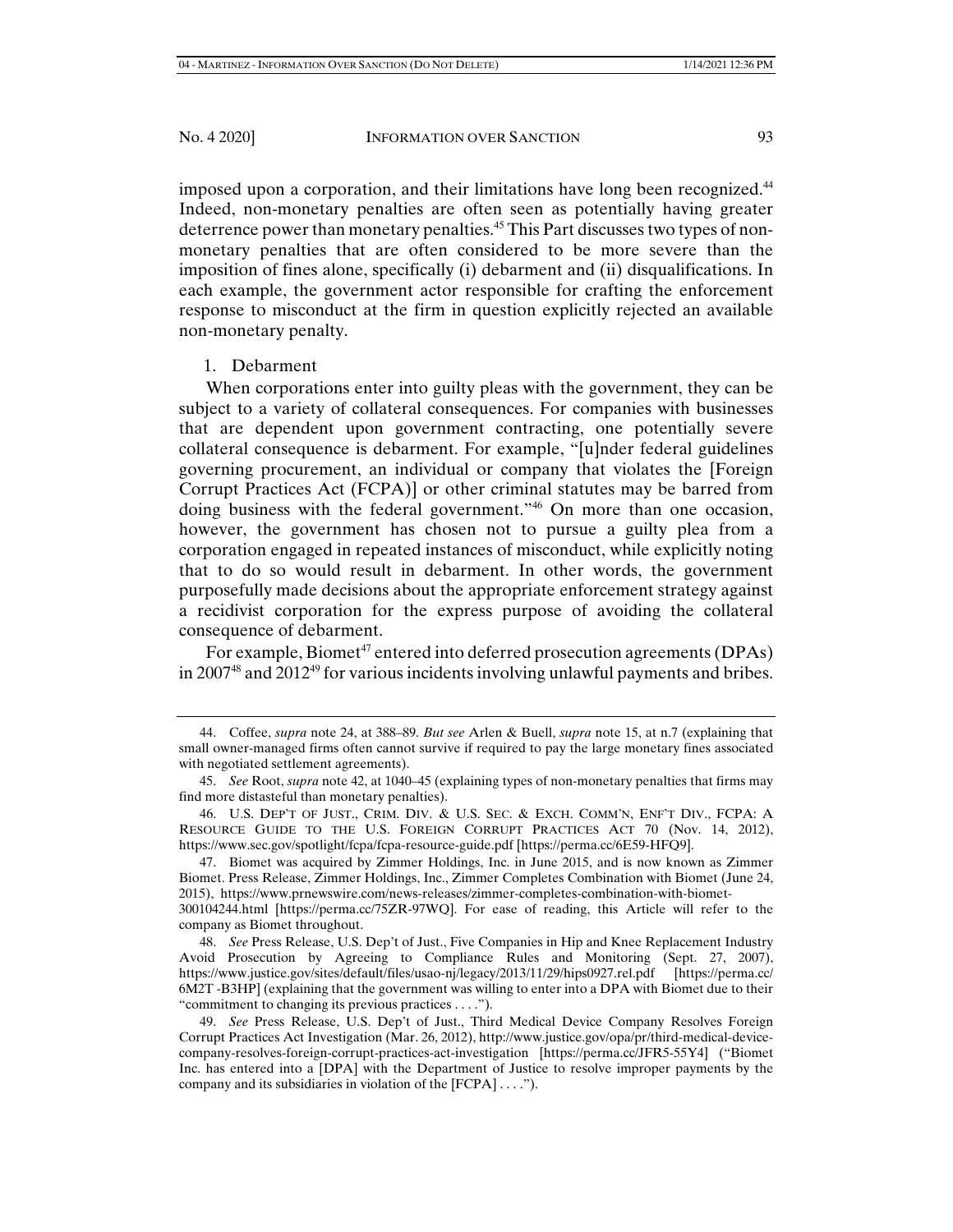In conjunction with the 2007 settlement, which included monetary penalties in the amount of \$26.9 million,<sup>50</sup> Biomet entered into a five-year Corporate Integrity Agreement with the United States Department of Health and Human Services Office of Inspector General. The agreement stated that if Biomet materially breached the agreement<sup>51</sup> and did not cure the breach within thirty days, it could be excluded from future participation in federal health care programs<sup>52</sup>—that is, suffer debarment. The DOJ's decision to enter into yet another DPA in 2012, which included a monetary penalty of  $$22.8$  million,<sup>53</sup> was influenced by the fact that if it were "to initiate a prosecution of Biomet and obtain a conviction . . . Biomet would potentially be subject to exclusion from participation in federal health care programs."54 This is because companies that have been convicted of felonies related to health care fraud or crimes related to federal health care programs are required to be excluded from participation in any federal health care program.55

Thus, Biomet dodged possible debarment in both 2007 and 2012.<sup>56</sup> Yet in 2014, despite no mention of debarment, Biomet entered into another settlement agreement with the DOJ—paying over \$6 million—concerning allegations that a

55. 42 U.S.C. § 1320a-7(a) (2012).

 <sup>50.</sup> *See* Edith Honan, *Device Makers to Pay \$311 mln to Settle Kickbacks Probe*, REUTERS (Sept. 27, 2007), https://www.reuters.com/article/us-medicaldevices-fraud/device-makers-to-pay-311-mln-tosettle-kickbacks-probe-idUSN2735855720070927 [https://perma.cc/CNE7-ERHU] (explaining that Biomet will pay a \$26.9 million civil settlement and avoid criminal prosecution by agreeing to reforms).

 <sup>51.</sup> The Corporate Integrity Agreement defined material breach as: (i) any failure to report and take corrective action regarding any "probable violation of criminal, civil, or administrative laws applicable to any Federal health care program for which penalties or exclusion may be authorized" and bankruptcy filing; (ii) "repeated or flagrant violation[s] of the obligations under this [Corporate Integrity Agreement]"; (iii) failure to respond to payment notices of the stipulated damages owed; and (iv) failure to engage the independent review organization required under the agreement. U.S. DEP'T OF HEALTH & HUM. SERVS., OFF. OF THE INSPECTOR GEN., CORPORATE INTEGRITY AGREEMENT BETWEEN THE OFFICE OF THE INSPECTOR GENERAL OF THE DEP'T OF HEALTH AND HUMAN SERVICES AND BIOMET, INC. 19, 31 (Sept. 27, 2007) [hereinafter Biomet CIA], http://www.justice.gov/sites/default /files/usao-nj/legacy/2013/11/29/BiometCIA92707.pdf [https://perma.cc/7MAU-SYPY].

 <sup>52.</sup> Biomet CIA, s*upra* note 51, at 31–32.

 <sup>53.</sup> Richard L. Cassin, *Biomet Pays \$22.8 Million to Settle Bribe Charges*, THE FCPA BLOG (Mar. 26, 2012, 4:08 PM), https://fcpablog.com/2012/03/26/biomet-pays-228-million-to-settle-bribe-charges/ [https://perma.cc/EQ6H-8M4A].

 <sup>54.</sup> Letter from Jeffrey Knox, Principal Deputy Chief, Fraud Section, Crim. Div., U.S. Dep't of Justice, and Kathleen M. Hamann, Trial Att'y, Fraud Section, Crim. Div., U.S. Dep't of Justice, to Laurence Urgenson and Asheesh Goel, Couns. for Biomet, Inc., at 3 (Mar. 26, 2012), http://www.justice.gov/criminal/fraud/fcpa/cases/biomet/2012-03-26-biomet-dpa.pdf [https://perma.cc/ FTJ3-W2H4].

 <sup>56.</sup> Also note that in March 2015, the DOJ notified Biomet that it was extending the 2012 DPA for one year in response to Biomet's notification to the DOJ of additional "alleged improprieties regarding its operations in Brazil and Mexico." Biomet, Inc., Current Report (Form 8-K) (Mar. 17, 2015), http://www.sec.gov/Archives/edgar/data/351346/000090342315000219/biomet-8k\_0317.htm [https:// perma.cc/6E63-9384]; *see also* Samuel Rubenfeld, *The Morning Risk Report: Biomet Hit by Recidivism*, WALL ST. J.: RISK & COMPLIANCE J. (Mar. 19, 2015, 7:25 AM), http://blogs.wsj.com/riskandcompliance/ 2015/03/19/the-morning-risk-report-biomet-hit-by-bribery-recidivism [https://perma.cc/N9T4-V6MG] (noting that the DOJ can extend the term of a DPA while investigating a breach and can impose additional penalties or remedial measures).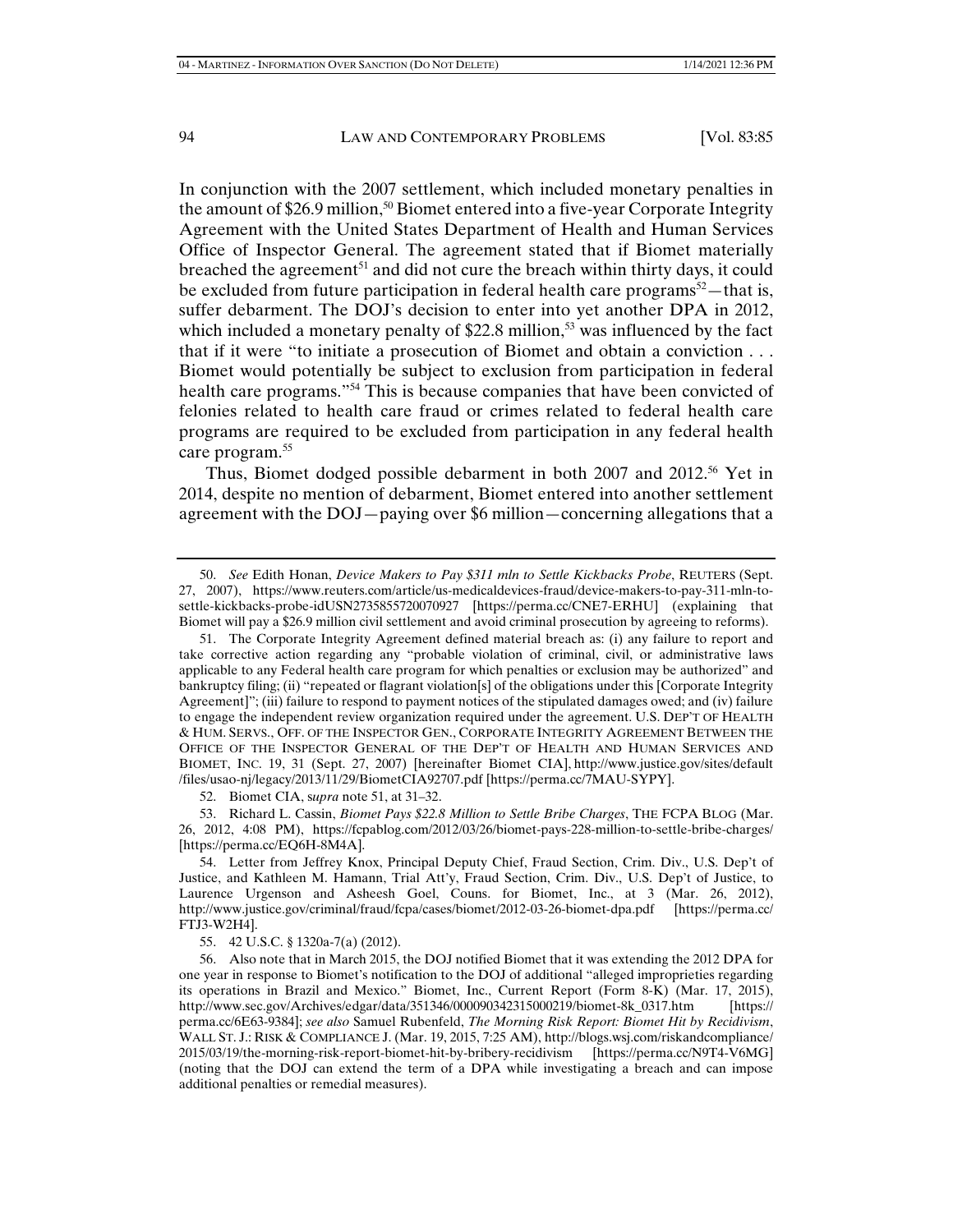subsidiary paid kickbacks to physicians in an effort to induce them to order the subsidiary's bone growth stimulator.<sup>57</sup> Finally, in 2017, Biomet,<sup>58</sup> entered into yet another DPA as a result of alleged unlawful bribery in violation of the FCPA and agreed to pay \$30.5 million "to resolve DOJ and [Securities and Exchange Commission (SEC)] investigations into the company's 'repeat' violations of the [FCPA]."59 The government allowed Biomet to enter into this agreement even while noting that Biomet "allowed the bribes to continue" and "disregard[ed] its obligations under the earlier [DPA]."60

Thus, over an approximately ten-year period, Biomet was found to have engaged in repeated instances of wrongdoing. Monetary fines were levied of over \$200 million, yet federal prosecutors refused to pursue a guilty plea out of concern that Biomet would then be subject to the collateral consequence of debarment.

# 2. Disqualifications

When financial institutions violate certain federal securities laws, they are subject to regulatory disqualifications. Disqualifications are harmful for a variety of reasons. For example, a firm with a status of well-known seasoned issuer (WKSI) "enjoys significant advantages in offering its securities under the Securities Act of 1933.<sup>"61</sup> Firms can, however, be automatically disqualified from receiving WKSI status if they engaged in misconduct: "[I]t is generally understood that the purpose of automatic disqualification provisions is to punish bad actors by preventing them from relying on certain accommodations provided

 <sup>57.</sup> Press Release, U.S. Dep't Just., Biomet Companies to Pay Over \$6 Million to Resolve False Claims Act Allegations Concerning Bone Growth Stimulators (Oct. 29, 2014), https://www.justice. gov/opa/pr/biomet-companies-pay-over-6-million-resolve-false-claims-act-allegations-concerning-bone [https://perma.cc/6SR8-HKSD]. Also during 2014, Biomet settled a civil lawsuit regarding a defective hip device, agreeing to pay at least \$56 million. Reuters Staff, *Biomet Reaches \$56 Million Settlement Over Faulty Hip Replacements*, REUTERS (Feb. 3, 2014), https://www.reuters.com/article/us-biometsettlement/biomet-reaches-56-million-settlement-over-faulty-hip-replacementsidUSBREA1305Y20140204 [https://perma.cc/674D-CT6B].

 <sup>58.</sup> Now operating as Zimmer Biomet Holdings Inc. Press Release, U.S. Dep't of Justice, Zimmer Biomet Holdings Inc. Agrees to Pay \$17.4 Million to Resolve Foreign Corrupt Practices Act Charges (Jan. 12, 2017) [hereinafter 2017 Biomet Press Release], https://www.justice.gov/opa/pr/zimmer-biometholdings-inc-agrees-pay-174-million-resolve-foreign-corrupt-practices-act [https://perma.cc/3MSF-LMV6].

 <sup>59.</sup> Richard L. Cassin, *Zimmer Biomet Holdings Pays \$30 Million to Resolve New FCPA Charges*, THE FCPA BLOG (Jan. 12, 2017, 7:22 PM), https://fcpablog.com/2017/01/12/zimmer-biomet-holdingspays-30-million-to-resolve-new-fcpa-c/ [https://perma.cc/LSM3-SY4K].

 <sup>60. 2017</sup> Biomet Press Release, *supra* note 58. The government did not, however, refer to the other instances of unlawful bribery resulting in enforcement actions brought against the company in 2007 and 2014. Additionally, there was no mention of sanctions that may ultimately lead to debarment.

 <sup>61.</sup> Michael T. Rave, *Advantages of Being a Well-Known Seasoned Issuer*, LAW360 (Oct. 10, 2013), https://www.law360.com/articles/477751/advantages-of-being-a-well-known-seasoned-issuer [https:// perma.cc/Q4WX-ZTR4].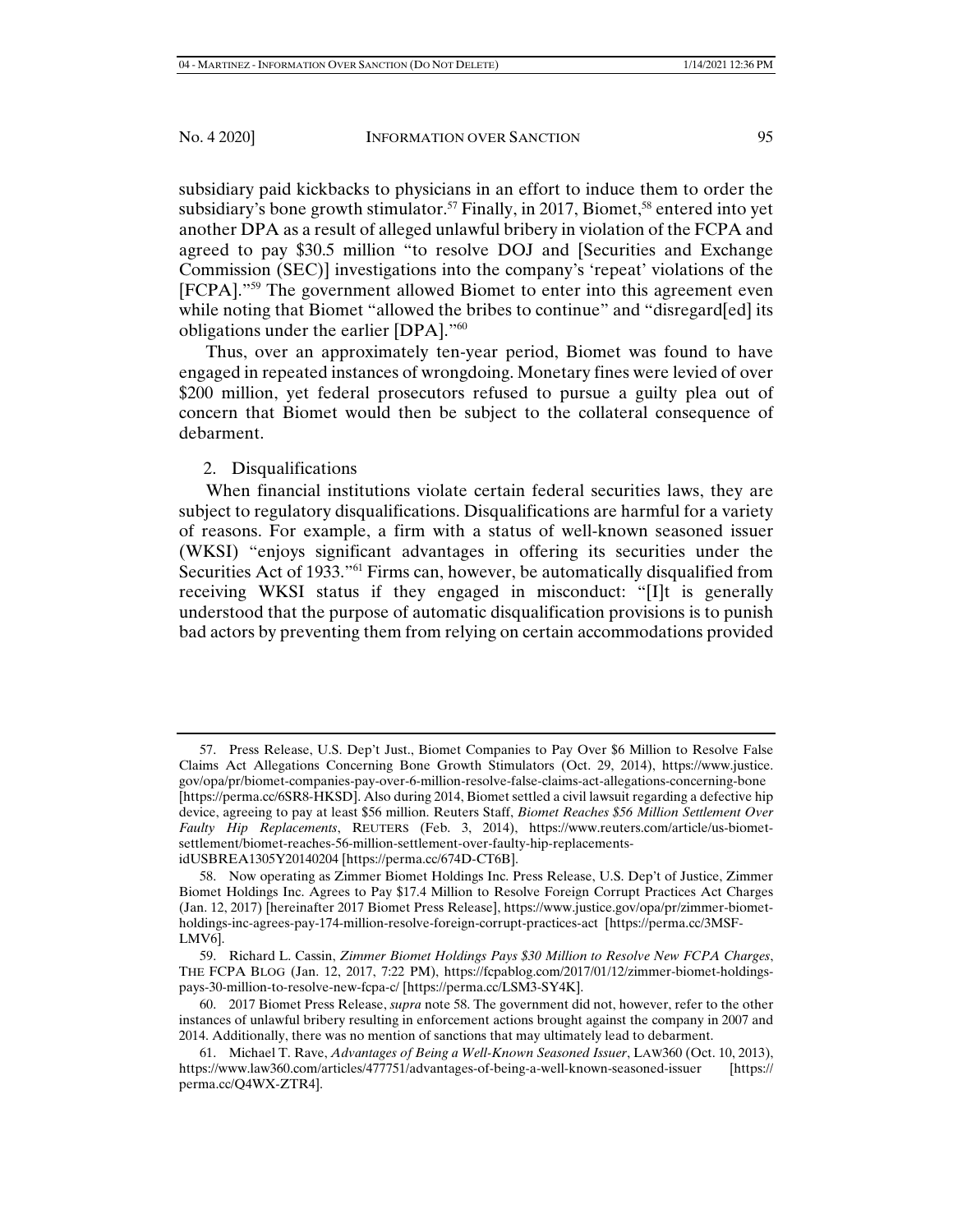in the securities laws."62 As explained by then-Commissioner Daniel Gallagher in 2015:

A common thread runs through the legislative and SEC records underlying each of these disqualification provisions: Congress and the SEC may be willing to allow for exemptions from otherwise applicable restrictions or burdens, but only to those persons who are unlikely to abuse that relief through fraudulent or other improper conduct. . . . Historically, the Commission and the staff have approached the disqualification and waiver process against the backdrop of the first policy goal of reducing recidivism.<sup>63</sup>

In response to these disqualifications, however, an entity can request that the SEC issue a waiver.64 Financial institutions or entities that request a waiver have the burden of showing "good cause" for a waiver to be granted.<sup>65</sup> For instance, in determining whether "good cause" for a WKSI waiver has been satisfied, the SEC looks at "how the conduct that gave rise to the ineligibility related to the reliability of the issuer's current and future disclosure, and if it does, what steps the issuer has taken to remediate any deficiencies."<sup>66</sup> Moreover, the SEC looks at whether granting the waiver would be in line with "the public interest or the protection of investors."67

The application of WKSI waivers to banks engaged in the LIBOR scandal provides an example of how the government allows entities engaged in long-term misconduct to avoid certain collateral consequences. In April 2015, DB Group Services, Ltd., a subsidiary of Deutsche Bank, pleaded guilty to wire fraud with regards to its manipulation of LIBOR and agreed to pay a \$150 million fine.<sup>68</sup> Deutsche Bank entered into a DPA, admitted to manipulating LIBOR and

 <sup>62.</sup> Richard A. Rosen & David S. Huntington, *Waivers from the Automatic Disqualification Provisions of the Federal Securities Laws*, INSIGHTS: CORP. & SECS. L. ADVISOR, August 2015, at 2, 3.

 <sup>63.</sup> Daniel M. Gallagher, Comm'r, U.S. Sec. & Exch. Comm'n, Remarks at the 37th Annual Conference on Securities Regulation and Business Law: Why is the SEC Wavering on Waivers? (Feb. 13, 2015) (transcript available at https://www.sec.gov/news/speech/021315-spc-cdmg.html [https:// perma.cc/EJE2-L38B]).

 <sup>64.</sup> Luis A. Aguilar, Comm'r, U.S. Sec. & Exch. Comm'n, Public Statement on Enhancing the Commission's Waiver Process (Aug. 27, 2015), https://www.sec.gov/news/statement/aguilar-enhancingcommissions-waiver-process.html [https://perma.cc/Q42F-QWJV]. When requesting a waiver, the entity should provide the Commission with the necessary background information, legal and factual issues that are involved, and the entity's suggested grounds for granting the waiver. *Process for Requesting Waivers of "Bad Actor" Disqualification Under Rule 262 of Regulation A and Rules 505 and 506 of Regulation D*, U.S. SEC. & EXCH. COMM'N (Mar. 13, 2015), https://www.sec.gov/divisions/corpfin/guidance/262-505 waiver.htm [https://perma.cc/TTA9-SCMX].

 <sup>65.</sup> Mary Jo White, Chair, U.S. Sec. & Exch. Comm'n, Remarks at the Corporate Counsel Institute, Georgetown University in Washington D.C.: Understanding Disqualifications, Exemptions and Waivers Under the Federal Securities Laws (Mar. 12, 2015) (transcript available at https://www.sec.gov/ news/speech/031215-spch-cmjw.html [https://perma.cc/592W-D8WL]).

 <sup>66.</sup> Daniel M. Gallagher, Comm'r, U.S. Sec. & Exch. Comm'n, Public Statement on WKSI Waivers (Apr. 29, 2014), at n.1, https://www.sec.gov/News/PublicStmt/Detail/PublicStmt/1370541680627 [https:// perma.cc/9UZ3-8XPN].

 <sup>67.</sup> *Id.*; *see also* White, *supra* note 65 ("[T]he Commission's ultimate objective is for the waiver decision to safeguard the public interest and protect investors.").

 <sup>68.</sup> Press Release, U.S. Dep't of Just., Deutsche Bank's London Subsidiary Agrees to Plead Guilty in Connection with Long-Running Manipulation of LIBOR (Apr. 23, 2015), http://www.justice.gov /opa/pr/deutsche-banks-london-subsidiary-agrees-plead-guilty-connection-long-running-manipulation [https://perma.cc/3CH9-2VMF].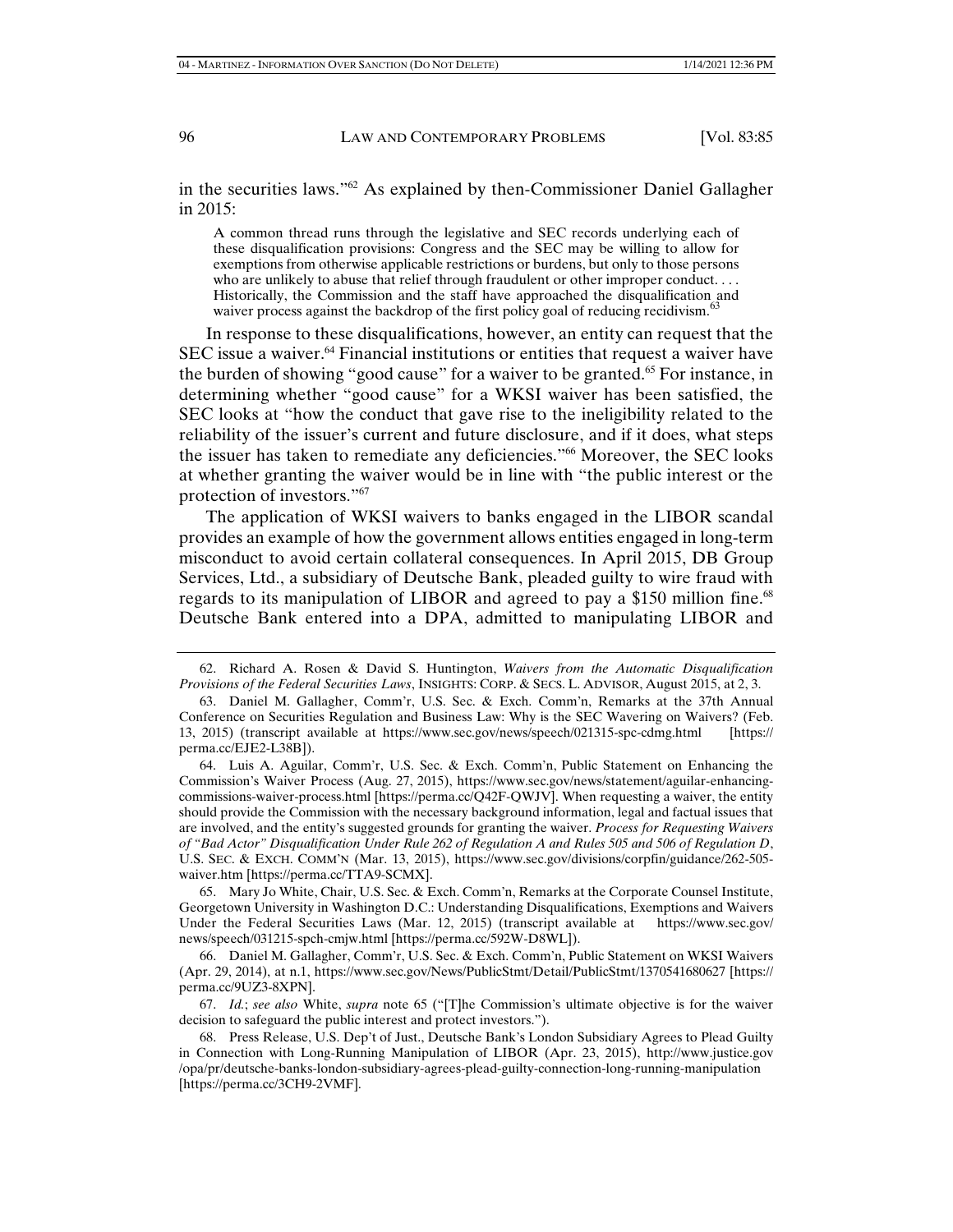conspiring to price-fix with other banks, agreed to a monetary penalty of \$625 million, promised continued cooperation with the DOJ during its investigation of LIBOR manipulation, and agreed to retain a corporate monitor for the duration of the three-year agreement.69 Deutsche Bank also paid penalties of \$800 million to the United States Commodity Futures Trading Commission and \$600 million to the New York Department of Financial Services.<sup>70</sup>

As a result of the criminal conviction of its subsidiary, Deutsche Bank was to lose its WKSI status.<sup>71</sup> The SEC, however, granted Deutsche Bank a waiver, over the emphatic objection of one of its commissioners, who explained:

 Deutsche Bank's illegal conduct involved nearly a decade of lying, cheating, and stealing. This criminal conduct was pervasive and widespread, involving dozens of employees from Deutsche Bank offices including New York, Frankfurt, Tokyo, and London. Deutsche Bank's traders engaged in a brazen scheme to defraud Deutsche Bank's counterparties and the worldwide financial marketplace by secretly manipulating LIBOR. The conduct is appalling.  $\dots$ 

. . . .

 . . . Among other factors, the egregious criminal nature of the conduct and the duration of the manipulation (almost a decade) weigh heavily in my mind when considering this waiver. Additionally, Deutsche Bank is a recidivist, and its past conduct undermines its current promise of future good conduct. . . .

 . . . I do not find any basis to support the assertion that Deutsche Bank's culture of compliance is dependable, or that its future disclosures will be accurate and reliable.<sup>72</sup>

Stein's dissenting comments go on to demonstrate a concern about the ability of the SEC to incentivize firms to adopt an effective compliance program, when they are aware they may be able to avoid significant sanctions.<sup>73</sup>

The decision to grant Deutsche Bank a waiver was not an isolated incident. Indeed, it was the second bank involved with manipulation of LIBOR to receive a waiver to having its WKSI status revoked.74 Less than three weeks after Stein published her dissent in the Deutsche Bank matter, the SEC granted waivers to three other banks—UBS, Barclays, and Royal Bank of Scotland—that had been involved in both the LIBOR scandal as well as a "criminal conspiracy to

 <sup>69.</sup> *Id.*

 <sup>70.</sup> *Id.*

 <sup>71.</sup> *See* Kara M. Stein, Comm'r, U.S. Sec. & Exch. Comm'n, Dissenting Statement in the Matter of Deutsche Bank AG, Regarding WKSI (May 4, 2015), https://www.sec.gov/news/statement/dissentingstatement-deutsche-bank-ag-wksi.html (explaining that, absent a waiver granted by the Commission, the criminal conviction of Deutsche Bank's subsidiary would trigger ineligible issuer status).

 <sup>72.</sup> *Id.*

 <sup>73.</sup> *Id.* 

 <sup>74.</sup> *See* In re Royal Bank of Scotland Group, plc, Securities Act Release No. 9578, Exchange Act Release No. 72032, 108 SEC Docket 15 (Apr. 25, 2014) (granting Royal Bank of Scotland a waiver from being considered an ineligible issuer); *see also* Kara M. Stein, Comm'r, U.S. Secs. & Exch. Comm'n, Dissenting Statement in the Matter of The Royal Bank of Scotland Group, plc, Regarding Order Under Rule 405 of the Securities Act of 1933, Granting a Waiver From Being an Ineligible Issuer (Apr. 28, 2014), http://www.sec.gov/News/PublicStmt/Detail/PublicStmt/1370541670244 [https://perma.cc/4S8Z-REDH] (noting how frequently the SEC has granted WKSI waivers to large financial institutions and broker-dealers).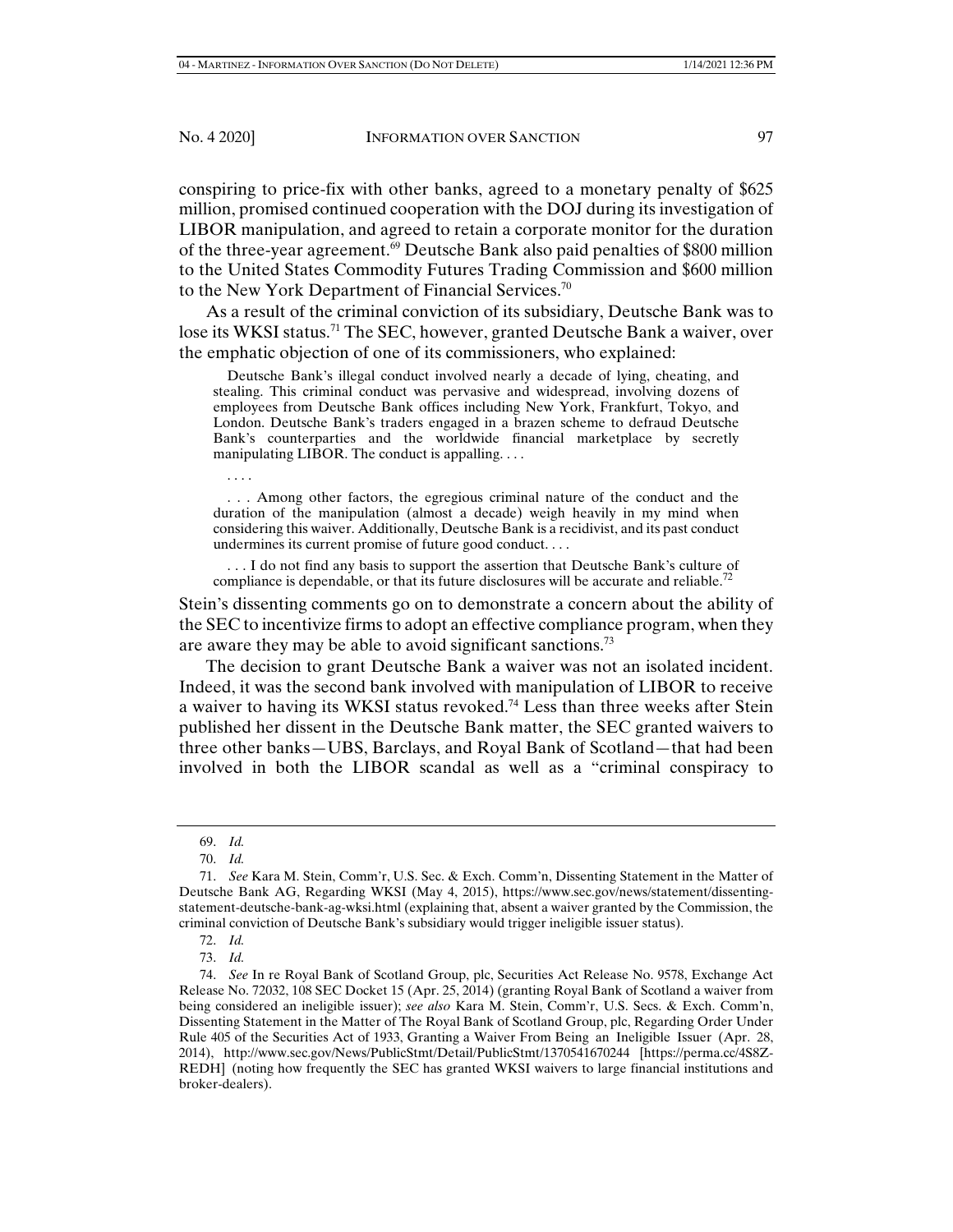manipulate exchange rates in the foreign currency exchange spot market . . . a global market for buying and selling currencies."75

\* \* \* \*

This Part highlights two instances where the government actor rejected an available non-monetary penalty that could have had an important deterrent impact on the firm. In a perfect world, fines would be levied against firms at amounts that would sufficiently deter them from misconduct, but the realities of the government's enforcement efforts over the past two decades make clear that the optimal level of fines is often not sought by government enforcers. This is evidenced by the repeat misconduct one can see within firms, like Biomet and others.76 In a world where the monetary penalties levied are not sufficient on their own to deter crime, non-monetary penalties are of even greater importance. When those non-monetary penalties are not pursued, $\frac{7}{7}$  it leads to a situation where corporate crime is insufficiently deterred. The question, therefore, is why might the government pursue an enforcement strategy of this nature?

## III

THE PUSH FOR INFORMATION

When one looks at the treatment of Biomet, Deutsche Bank, and other firms<sup>78</sup> that have engaged in repeated incidents of misconduct, $79$  it is easy to understand

 76. *See* Root, *supra* note 42 (discussing corporate repeat offenders and arguing in favor of an increase in non-monetary penalties to deter misconduct).

 77. This Article highlights two non-monetary penalties that are not being utilized by the government—debarment and disqualification—but there are others. For example, the DOJ's use of monitors as part of corporate criminal resolutions has declined over the past few years. *2020 Mid-Year Update on Corporate Non-Prosecution Agreements and Deferred Prosecution Agreements*, GIBSON DUNN (July 15, 2020), https://www.gibsondunn.com/2020-mid-year-npa-dpa-update/ [https://perma.cc /RH3B-F4RB] (noting that as of mid-year 2020, the "DOJ has not imposed any independent compliance monitors" and has instead "relied heavily on self-reporting").

 78. Indeed, in 2011, Johnson & Johnson (J&J) entered into a DPA for alleged violations of the FCPA. One of the government's listed considerations for entering into the DPA was its concern that if the DOJ were "to initiate a prosecution of J&J or one of its operating companies and obtain a conviction, instead of entering into this DPA, J&J could be subject to exclusion from participation in federal health care programs." Letter from Paul Pelletier, Principal Deputy Chief, Fraud Section, Crim. Div., U.S. Dep't of Just., and Kathleen M. Hamann, Trial Att'y, Fraud Section, Crim. Div., U.S. Dep't of Justice, to Eric Dubelier, Reed Smith LLP, Couns. for Johnson & Johnson (Jan. 14, 2011), https://www.justice. gov/sites/default/files/criminal-fraud/legacy/2011/04/27/04-08-11depuy-dpa.pdf [https://perma.cc/7NHJ-E9UT]. And like Biomet, J&J went on to commit additional instances of unlawful off-label marketing and kickbacks to physicians and pharmacists. Press Release, U.S. Dep't of Just., Johnson & Johnson to Pay More than \$2.2 Billion to Resolve Criminal and Civil Investigations (Nov. 4, 2013), https://www.justice.gov/opa/pr/johnson-johnson-pay-more-22-billion-resolve-criminal-and-civilinvestigations [https://perma.cc/FCV8-GXJN].

79. *See* Root, *supra* note 42, at 1005–08 (detailing instances of repeat misconduct at HSBC entities).

 <sup>75.</sup> *See* Kara M. Stein, Comm'r, U.S. Secs. & Exch. Comm'n, Dissenting Statement Regarding Certain Waivers Granted by the Commission for Certain Entities Pleading Guilty to Criminal Charges Involving Manipulation of Foreign Exchange Rates (May 21, 2015), https://www.sec.gov/news/ statement/stein-waivers-granted-dissenting-statement.html [https://perma.cc/4Y67-B28G] (dissenting to the Commission granting UBS, Barclays, and Royal Bank of Scotland waivers on May 20, 2015, and noting the recidivism of the institutions).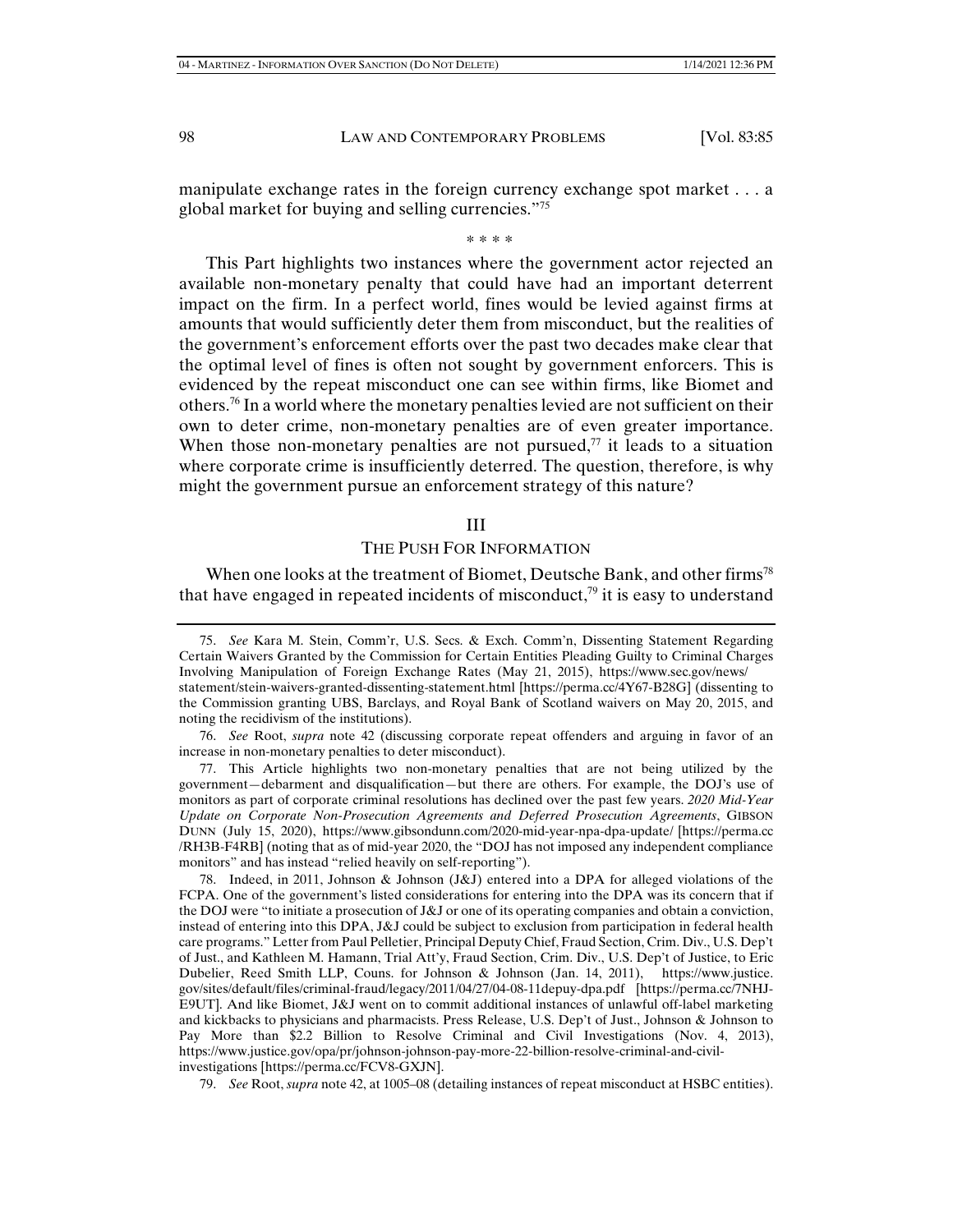why so many are concerned with the possibility that federal prosecutors and regulators are unwilling to enforce the laws broken by corporate offenders.<sup>80</sup> Indeed, to rephrase a reporter's 2017 insight, have "[t]oday's Department of Justice [and federal regulators] lost the will and indeed the ability to go after the highest-ranking corporate wrongdoers"?<sup>81</sup>

This Part puts forth the thesis of this Article, arguing that federal enforcers have, whether purposefully or not,<sup>82</sup> adopted a model of enforcement that prioritizes gathering information from firms over levying significant sanctions against them. Instead of pursuing one of the traditional aims of punishment retribution or deterrence—the government's actions suggest that its priority is in ensuring that corporations fully disclose all relevant information of the corporation's misconduct to the government. This Part demonstrates how the government ensures firms disclose information by (A) exerting formal pressure to incentivize firms to share information with the government, (B) eschewing sanctions in favor of oversight, and (C) siding with corporations in limiting the transparency of investigations into wrongdoing.

# A. Formal Pressure

Since the Holder Memorandum was issued in 1999, a variety of other guidance has been issued from the DOJ, which has often attempted to provide pressure or incentives to ensure that a corporation will provide large amounts of information about the underlying misconduct, the firm's internal investigation, and any remediation efforts undertaken or planned. As discussed above, the Holder Memorandum noted the need for cooperation from the corporation when attempting to detect, investigate, or remediate misconduct within the firm, and noted that a corporation's willingness to assist with the government investigation may be relevant to a prosecutor's ultimate charging decision.<sup>83</sup> In other words, cooperation via information disclosure might lead to less severe charges.

 <sup>80.</sup> *See* White, *supra* note 65 ("[T]he Commission's decisions to grant or deny exemptions or waivers from regulatory disqualifications have been part of a broader public dialogue about the sufficiency of sanctions against entities that engage in wrongdoing."); *see also* EISINGER, *supra* note 11, at 22 ("Today's Department of Justice has lost the will and indeed the ability to go after the highest-ranking corporate wrongdoers."); Renae Merle, *Repeat Offenders: Corporate Misdeeds Often Settled with Deferred Prosecution Agreements*, WASH. POST (Sept. 26, 2019), https://www.washingtonpost.com/business/ 2019/09/26/repeat-offenders-corporate-misdeeds-often-settled-with-deferred-prosecution-agreements/ [https://perma.cc/W79T-JDQP] (noting that "[s]ince 1992, the Justice Department has entered 535 deferred prosecution and non-prosecution agreements with corporations" which has emboldened corporate crime).

 <sup>81.</sup> EISINGER, *supra* note 11, at 22.

 <sup>82.</sup> It is important to remember that decisions prosecutors make in individual cases may not always be a result of the government's overall enforcement policy and may, instead, be attributable to a particular line prosecutor's attempt to balance resource constraints with the need for holding corporate defendants accountable in a tangible manner.

 <sup>83.</sup> *See* Holder Memorandum on Prosecuting Corporations, *supra* note 14 (explaining that a nonprosecution agreement may be permitted in exchange for cooperation when a firm's "'timely cooperation appears to be necessary to the public interest and other means of obtaining the desired cooperation are unavailable or would not be effective'"); *see also* Veronica Root Martinez, *Complex Compliance*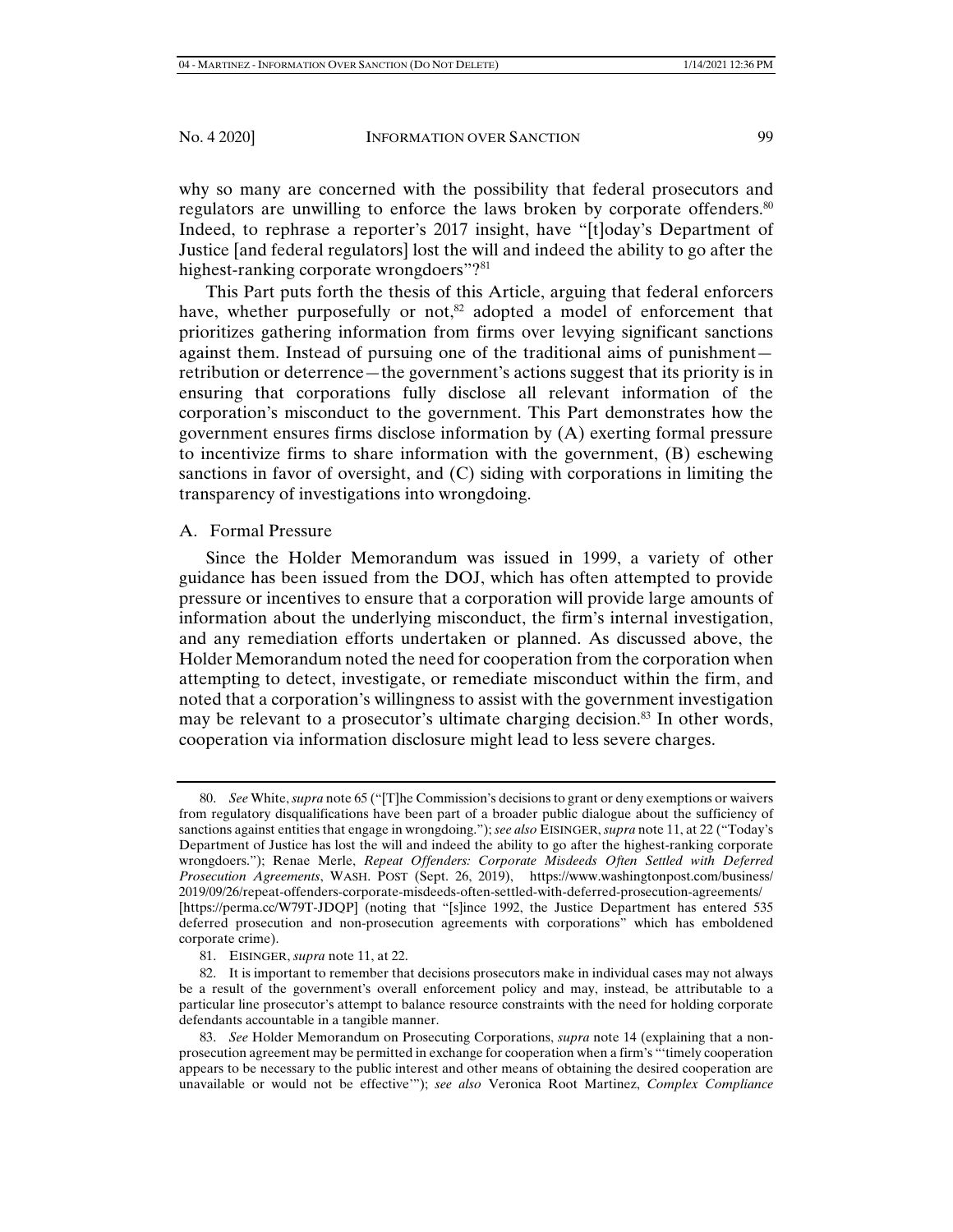In 2003, the DOJ attempted to ramp up the pressure and issued the Thompson Memorandum.84 In order for a corporation to claim that it was cooperating, the Thompson Memorandum required companies to (i) turn over materials from their internal investigations, (ii) waive any attorney-client privilege related to the underlying misconduct, and (iii) decline to provide an executive targeted for prosecution with a company-paid lawyer.<sup>85</sup> This attempt at aggressively pressuring companies to engage in cooperation and information disclosure—even the disclosure of privileged information—failed in 2006, when (i) a federal judge determined that the application of the Thompson Memorandum in a criminal case against ex-executives of KPMG violated their constitutional rights to counsel and fundamental fairness in a criminal proceeding,<sup>86</sup> and (ii) hearings before the United States Senate raised significant questions, from the American Bar Association and the white collar defense bar, about the requirement for firms to waive the attorney-client privilege.<sup>87</sup>

After the hearings, legislation was proposed to prohibit much of the most controversial aspects of the Thompson Memorandum, and new guidance, the McNulty Memorandum,<sup>88</sup> was issued shortly afterwards in December 2006. The McNulty Memorandum walked back much of the disputed policies within the Thompson Memorandum.89 And yet, even while walking back the more

85. *Id.* at 7.

 86. United States v. Stein, 452 F. Supp. 2d 230, 245 (S.D.N.Y. 2006), *vacated sub nom. on other grounds*, Stein v. KPMG, LLP, 486 F.3d 753 (2d Cir. 2007) ("[T]he government violated the rights of the KPMG Defendants to due process and to the assistance of counsel by interfering with KPMG's advancement of legal fees and other defense costs.").

 87. *See The Thompson Memorandum's Effect on the Right to Counsel in Corporate Investigations: Hearing Before the S. Comm. on the Judiciary*¸109th Cong. 22–36, (2007) (statements of Karen J. Mathis, President, American Bar Association, Andrew Weissmann, Partner, Jenner & Block, LLP, and Mark B. Sheppard, Partner, Sprague & Sprague) (explaining concerns about policies which lead the waiver of the attorney-client privilege and work product privilege); *see also* Ashby Jones, *Thompson Memo Out, McNulty Memo In*, WALL ST. J.: L. BLOG (Dec. 12, 2006, 1:27 PM), https://blogs.wsj.com/law/ 2006/12/12/thompson-memo-out-mcnulty-memo-in/ [https://perma.cc/L7DM-FBQB] ("The Thompson memo was pointedly criticized by business groups and civil liberties organizations, who claimed that it eviscerated individuals [sic] constitutional rights.").

 88. Memorandum from Paul J. McNulty, Deputy Att'y Gen., to Heads of U.S. Dep't of Justice Components and United States Att'ys (Dec. 12, 2006) [hereinafter McNulty Memorandum], https://www.justice.gov/sites/default/files/dag/legacy/2007/07/05/mcnulty\_memo.pdf [https://perma.cc/ QQG9-R3ZB]

 89. *See*''' *Id.* at 10 (noting that waiving attorney-client and work product protections is no longer "a prerequisite to a finding that a company has cooperated in the government's investigation"); *see also Department of Justice McNulty Memo Curtails Controversial Portions of Thompson Memo—Legislation Introduced in the Senate*, WILMERHALE (Dec. 13, 2016), https://www.wilmerhale.com/en/insights/ publications/department-of-justice-mcnulty-memo-curtails-controversial-portions-of-thompson-memolegislation-introduced-in-the-senate-december-13-2006 [https://perma.cc/FK6H-7HQP] ("[C]urrent Deputy Attorney General Paul McNulty issued his own memorandum scaling back the more egregious aspects of the Thompson Memorandum.").

*Investigations*, 120 COLUM. L. REV. 249, 259 (2020) (explaining that a firm with an effective compliance program will receive lesser sanctions than a firm that does not have an effective compliance program).

 <sup>84.</sup> *See* Thompson Memorandum, *supra* note 39 (noting the focus of the memorandum's revision to DOJ corporate crime policy is to increase "emphasis on and scrutiny of the authenticity of a corporation's cooperation").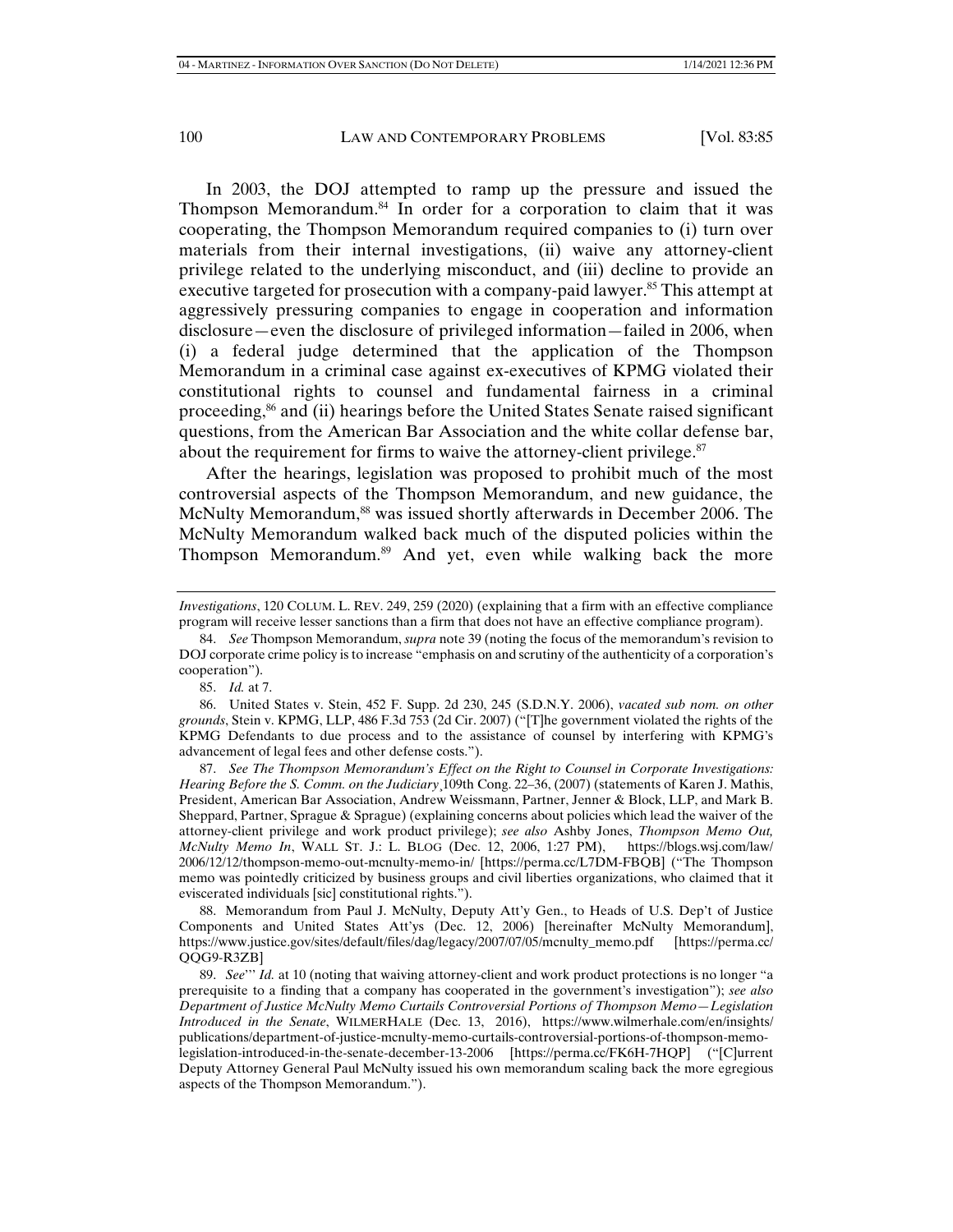draconian aspects of the Thompson Memorandum, the McNulty Memorandum continued to espouse the government's desire for information. For example, the new guidance "expand[ed] upon the Department's long-standing policies concerning how [it] evaluate[s] the authenticity of a corporation's cooperation with a government investigation."<sup>90</sup> Additionally, while the DOJ stopped requiring waiver of the attorney-client privilege, the McNulty Memorandum explained that "a company's disclosure of privileged information may permit the government to expedite its investigation. In addition, the disclosure of privileged information may be critical in enabling the government to evaluate the accuracy and completeness of the company's voluntary disclosure."<sup>91</sup>

The McNulty Memorandum, however, was also short-lived and was superseded by the Filip Memorandum in 2008.<sup>92</sup> The Filip Memorandum moved even further away than the McNulty Memorandum from requiring firms to waive the attorney-client privilege. $93$  Instead, the Filip Memorandum focused on corporations disclosing relevant facts to the government to obtain cooperation credit. Specifically, the Filip memorandum stated: "[T]he sort of cooperation that is most valuable to resolving allegations of misconduct by a corporation and its officers, directors, employees, or agents is disclosure of the relevant *facts*  concerning such misconduct."94

In 2015, the DOJ issued the Yates Memorandum, which focused on "Individual Accountability for Corporate Wrongdoing."95 Similar to the Filip Memorandum, the Yates Memorandum states that "in order to qualify for any cooperation credit, corporations must provide to the Department all relevant

 <sup>90.</sup> McNulty Memorandum, *supra* note 88, at 2.

 <sup>91.</sup> *Id.* at 10.

 <sup>92.</sup> Mark Filip, Deputy Att'y Gen., U.S. Dep't of Justice, to Heads of Dep't Components and U.S. Att'ys (Aug. 28, 2008) [hereinafter Filip Memorandum], https://www.justice.gov/sites/default/files/ dag/legacy/2008/11/03/dag-memo-08282008.pdf [https://perma.cc/7JZN-76XV].

 <sup>93.</sup> Even as the government retreated from its more aggressive positions, like overt attempts to obtain privilege waivers, many still believe the government holds a significant coercive power over corporations just by virtue of the reputational harms that might occur if the government brings civil and criminal proceedings against the corporation. *See, e.g.*, Samuel W. Buell, CAPITAL OFFENSES: BUSINESS CRIME AND PUNISHMENT IN AMERICA'S CORPORATE AGE 29 (2016) (discussing the BP oil spill and explaining "[t]he Justice Department held a sword over the company's fictive neck: the threat of full criminal prosecution and parallel civil enforcement lawsuits for every possible violation in the sprawling federal code"). Others, however, have argued that firms obtain a reputational benefit by working with the government, by demonstrating to consumers and the public that it is trying to change and correct misconduct from within by being transparent with the entities charged with investigating them. *See* Mark Robeck, Amy Vazquez & Michael E. Clark, *Corporate Cooperation in the Face of Government Investigations*, HEALTH LAW., Apr. 2005, at 20, 24 ("An internal investigation ferreting out wrongdoers may help the corporation's reputation.").

 <sup>94.</sup> Filip Memorandum, *supra* note 92, at 9.

 <sup>95.</sup> Memorandum from Sally Quillian Yates, Deputy Att'y Gen., U.S. Dep't of Justice, to Assistant Att'ys Gen. for U.S. Dep't of Just.'s Antitrust, Civ., Crim., Env't & Nat. Res., Nat'l Sec., & Tax Divs., Dirs. of the Fed. Bureau of Investigation and Exec. Off. for U.S. Trs., and U.S. Att'ys (Sept. 9, 2015) [hereinafter Yates Memorandum], https://www.justice.gov/archives/dag/file/769036/download [https:// perma.cc/69BS-S5KW].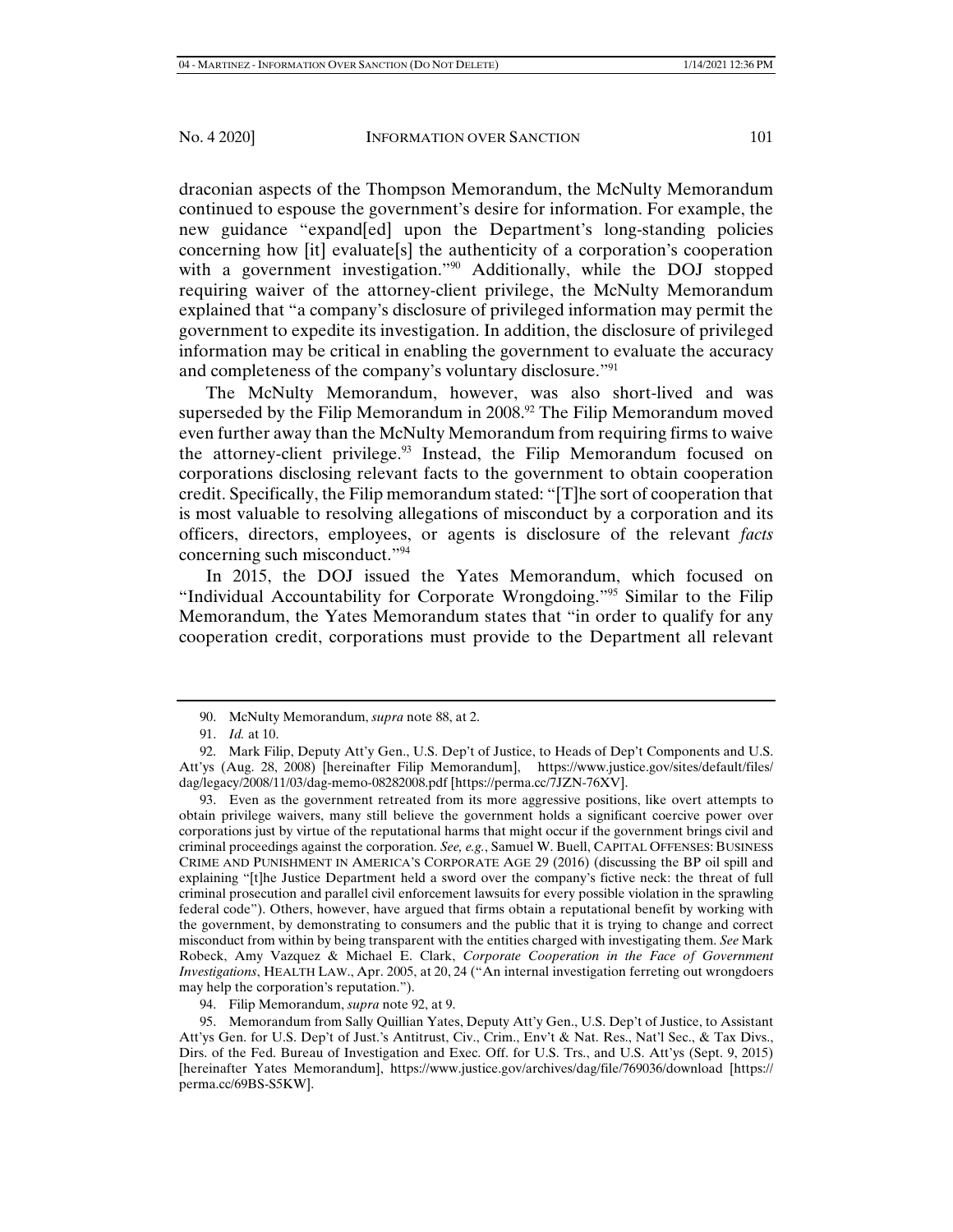facts relating to the individuals responsible for the misconduct."96 The Yates Memorandum was swiftly condemned by the white-collar bar for, amongst other concerns, creating potential conflicts between corporations charged with investigating wrongdoing and the employees and other agents who were aware of relevant information.<sup>97</sup>

Further, in 2018, then-Deputy Attorney General Rod J. Rosenstein walked back the requirements of the Yates Memorandum in a speech, announcing that corporations would be permitted to receive cooperation credit as long as they identified individuals that played a significant role "in setting a company on a course of criminal conduct."98 Rosenstein noted, however, that if the DOJ were to find "that a company is not operating in good faith to identify individuals who were substantially involved in or responsible for wrongdoing, [then the DOJ] will not award any cooperation credit."99

Thus, while the mechanism of the DOJ's pressure changed and at times lessened—due to objections from Congress, the American Bar Association, and the white-collar bar—the DOJ has consistently engaged in efforts to incentivize firms to provide fulsome information to the government in the twenty years since the Holder Memorandum was introduced. Importantly, the DOJ is not alone in its efforts to use pressure to ensure it receives the information it seeks; regulators also encourage information disclosure in a variety of ways. For example, in 2002, the SEC issued the Seaboard Report, which indicated that firms could demonstrate their willingness to cooperate by waiving their attorney-client privilege.<sup>100</sup> The upshot is that both prosecutors and regulators put a high-priority on obtaining a significant amount of information from firms found to have engaged in wrongdoing, and they have done so for two decades.

 98. Rod J. Rosenstein, Deputy Att'y Gen., U.S. Dep't of Justice, Remarks at the American Conference Institute's 35th International Conference on the Foreign Corrupt Practices Act (Nov. 29, 2018) (transcript available at https://www.justice.gov/opa/speech/deputy-attorney-general-rod-jrosenstein-delivers-remarks-american-conference-institute-0 [https://perma.cc/Q49B-SEZN]).

99. *Id.* 

 <sup>96.</sup> *Id.* at 2.

 <sup>97.</sup> *See Unpacking the Yates Memo: What the "New" DOJ Policy Really Means*, MCGUIREWOODS (Sept. 11, 2015), https://www.mcguirewoods.com/client-resources/Alerts/2015/9/Unpacking-Yates-Memo-New-DOJ-Policy [https://perma.cc/36QW-SWUW] (explaining that the Yates Memo will likely make "it more difficult for companies and their counsel to secure unfettered cooperation from executives in internal investigations"); *see also* Brandon L. Garrett, *The Metamorphosis of Corporate Criminal Prosecutions*, 101 VA. L. REV. ONLINE 60 (2015); Elizabeth E. Joh & Thomas W. Joo, *The Corporation as Snitch: The New DOJ Guidelines on Prosecuting White Collar Crime*, 101 VA. L. REV. ONLINE 51 (2015) (noting a variety of potential deficiencies with the Yates memorandum that might not actually lead to greater individual prosecutions).

 <sup>100.</sup> Report of Investigation Pursuant to Section 21(a) of the Sec. Exch. Act of 1934 and Comm'n Statement on the Relationship of Cooperation to Agency Enf't Decisions, Securities Act Release No. 44,969, Accounting and Auditing Enforcement Release No. 1470, 76 SEC Docket 220 (Oct. 23, 2001), http://www.sec.gov/litigation/investreport/34-44969.htm [https://perma.cc/Q9M3-AARR].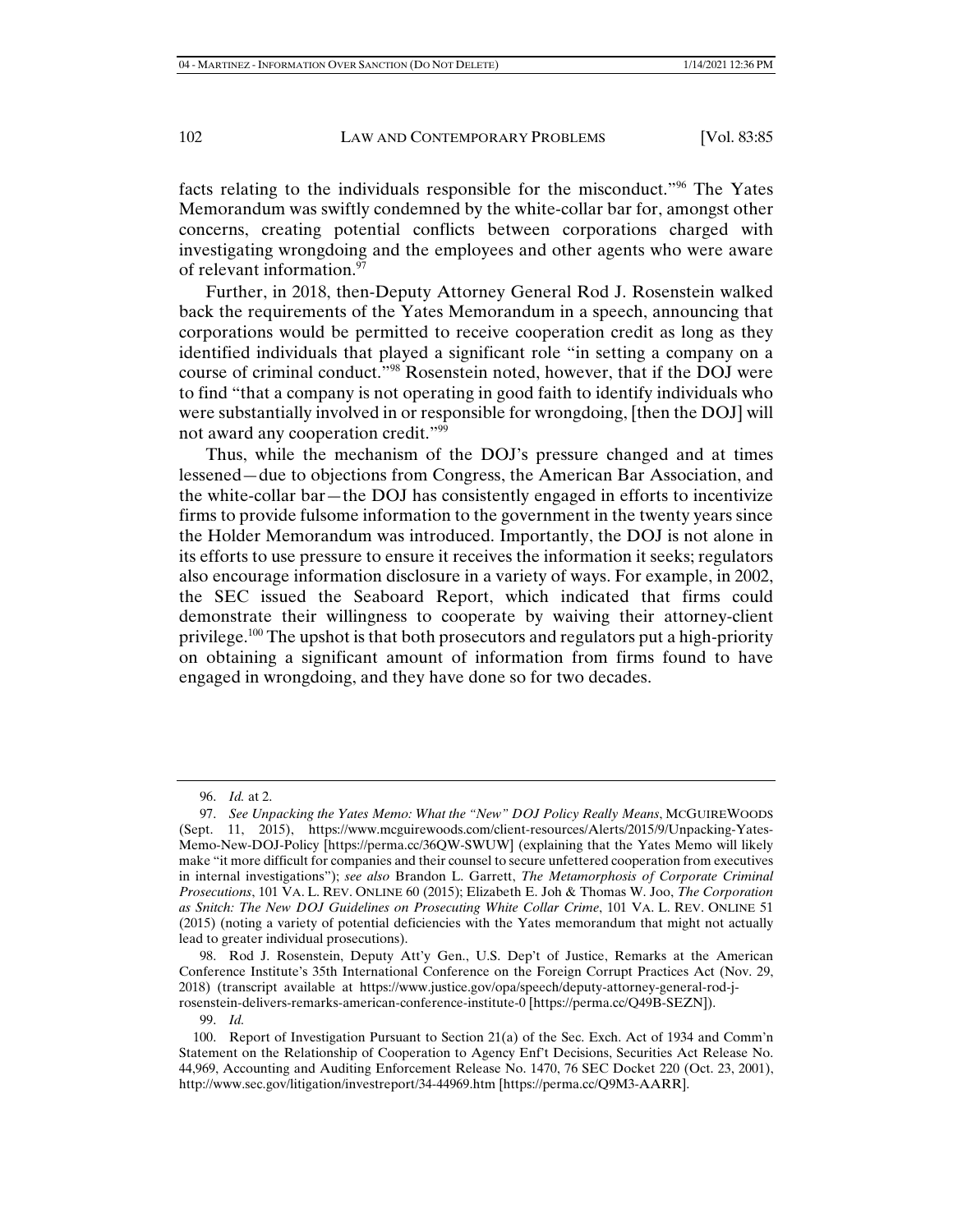## B. Oversight

The official pressure levied by federal prosecutors and regulators, however, is not the only way in which the government has made clear that its priority in corporate criminal enforcement is to obtain information. Federal prosecutors and regulators have also employed a variety of ways to require formal oversight and a reporting of firms' remediation efforts after reaching a resolution—whether that be a DPA, a non-prosecution agreement, or a guilty plea—for the misconduct that occurred. Indeed, as the DOJ walked back many of the requirements found within the Thompson Memorandum, it was simultaneously experimenting with a variety of "post-resolution oversight" strategies that would enable it to continue to receive information regarding firms' investigative and remediation efforts. $101$ 

Take, for example, the DOJ's resolution of FCPA cases from 2005 to 2014, around the time the Thompson Memorandum was being criticized and phased out by the McNulty and Filip Memorandums. During that time, "approximately three out of every five corporate FCPA resolutions . . . required some form of ongoing reporting or monitoring of the company's compliance program during a post-resolution period."102 This post-resolution monitoring took three basic forms: (i) an external monitor required to provide regular reports regarding the firm's progress on its remediation efforts  $(2005-2014)$ ,<sup>103</sup> (ii) a self-assessment period by the firm with regular reports to the DOJ on its progress (2007, 2009– 2014), and (iii) a hybrid of these two, where a monitor was utilized for a specified time period followed by a self-assessment period  $(2012–2014).$ <sup>104</sup> Thus, the DOJ included additional guarantees within its enforcement resolutions to ensure corporations found to have engaged in misconduct would continue to provide the government with information regarding the firm's investigation and resolution of the relevant matters.

Importantly, regulators also use post-resolution oversight of firms' remediation efforts and began to do so more routinely and aggressively over the past twenty years. For example, the Federal Trade Commission (FTC) has utilized external monitors for over a decade to oversee remediation efforts to comply with Commission orders.<sup>105</sup> In explaining the importance of monitors to these situations, an FTC publication states that "these complex remedies typically require significant, and often highly technical, post-order cooperation and commitment from the merged entity."106

 <sup>101.</sup> *2014 Year-End FCPA Update*, GIBSON DUNN (Jan. 5, 2015) [hereinafter *2014 FCPA Update*], https://www.gibsondunn.com/2014-year-end-fcpa-update/ [https://perma.cc/G5AS-ZTYR].

 <sup>102.</sup> *Id.*

 <sup>103.</sup> Monitorships take a variety of forms, but those arising out of FCPA matters tend to be corporate compliance monitorships. Root, *supra* note 16, at 111.

 <sup>104.</sup> *2014 FCPA Update*, *supra* note 102.

 <sup>105.</sup> Susan Huber, *Monitors: Expert Eyes and Ears in Commission Orders*, FTC: COMPETITION MATTERS (July 14, 2015, 11:59 AM), https://www.ftc.gov/news-events/blogs/competition-matters/ 2015/07/monitors-expert-eyes-ears-commission-orders [https://perma.cc/RJ6X-63YH].

 <sup>106.</sup> *Id.*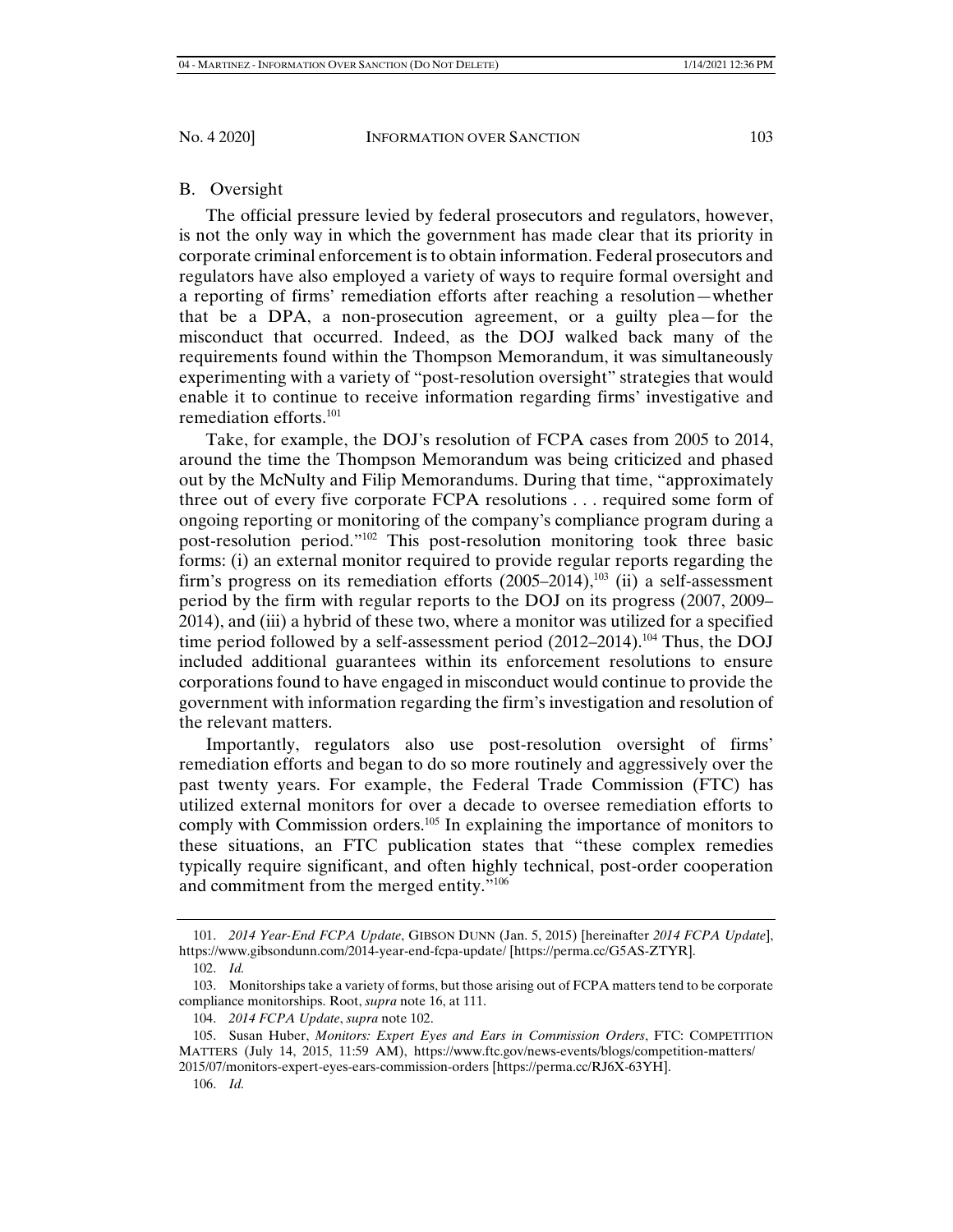The upshot is that federal enforcers have continuously sought ways to maintain oversight over a firm found to have engaged in alleged wrongdoing for a period of time after entering into a resolution with the firm.

## C. Limited Transparency

Federal prosecutors and regulators have demonstrated through their policy pronouncements and oversight mechanisms that a firm's disclosure of information is important to them. But the most persuasive evidence of the federal government's desire to obtain complete and fulsome information from corporate offenders is its willingness to fight on their behalf to keep that information secret. In case after case, the government demonstrates it is willing to withhold information from the public to ensure that corporations maintain their willingness to continue working with the government.

For example, in 2004, the SEC and AIG entered into a consent order regarding AIG's alleged improper accounting and financial reporting. The consent order required AIG to retain a monitor, who would provide reports to the SEC, the DOJ, and AIG's internal audit committee.107 In June 2006, AIG and the SEC filed a motion with the district court to have the monitor's reports prohibited from being subject to public dissemination.108 In 2011, a reporter attempted to gain access to the reports via a Freedom of Information Act request to the DOJ and the SEC, and then in subsequent litigation before the district court and D.C. Circuit.<sup>109</sup> The SEC joined AIG in contesting the reporter's request for information, with the SEC explaining that if confidentiality was not maintained it would have difficulty entering into "similar agreements in the future."110 Thus, it went out of its way to ensure that the monitor's report remained secret.<sup>111</sup>

In 2015, an issue was raised before a district court in *United States v. HSBC*  Bank USA,<sup>112</sup> regarding whether a monitor's interim report should be kept under confidential seal or made publicly available.<sup>113</sup> In this case the DOJ argued in favor of keeping the report confidential. In support of the argument, the DOJ quoted the following rationale:

113. *Id.* at \*3.

 <sup>107.</sup> SEC v. Am. Int'l Grp., 854 F. Supp. 2d 75, 77–78 (D.D.C. 2012), *rev'd*, 712 F.3d 1, 5 (D.C. Cir. 2013).

 <sup>108.</sup> *Id.* at 78.

 <sup>109.</sup> SEC v. Am. Int'l Grp., 712 F.3d 1 (D.C. Cir. 2013).

 <sup>110.</sup> *Am. Int'l Grp.*, 854 F. Supp. 2d at 82.

 <sup>111.</sup> I have previously argued that cases of this nature should be entitled to a monitor-privilege. I am not meaning to be critical of the government's position in the case, but I am suggesting that the case exemplifies how much the government values cooperation and the lengths it will go to protect the incentives for firms to cooperate. *See* Veronica Root, *The Monitor-"Client" Relationship*, 100 VA.L. REV. 523 (2014) (arguing in favor of a privilege protecting communications amongst a corporate compliance monitor, corporation, and the government).

 <sup>112.</sup> United States v. HSBC Bank USA, N.A., No. 12-cr-00763, 2016 U.S. Dist. LEXIS 59231, (E.D.N.Y. May 4, 2016).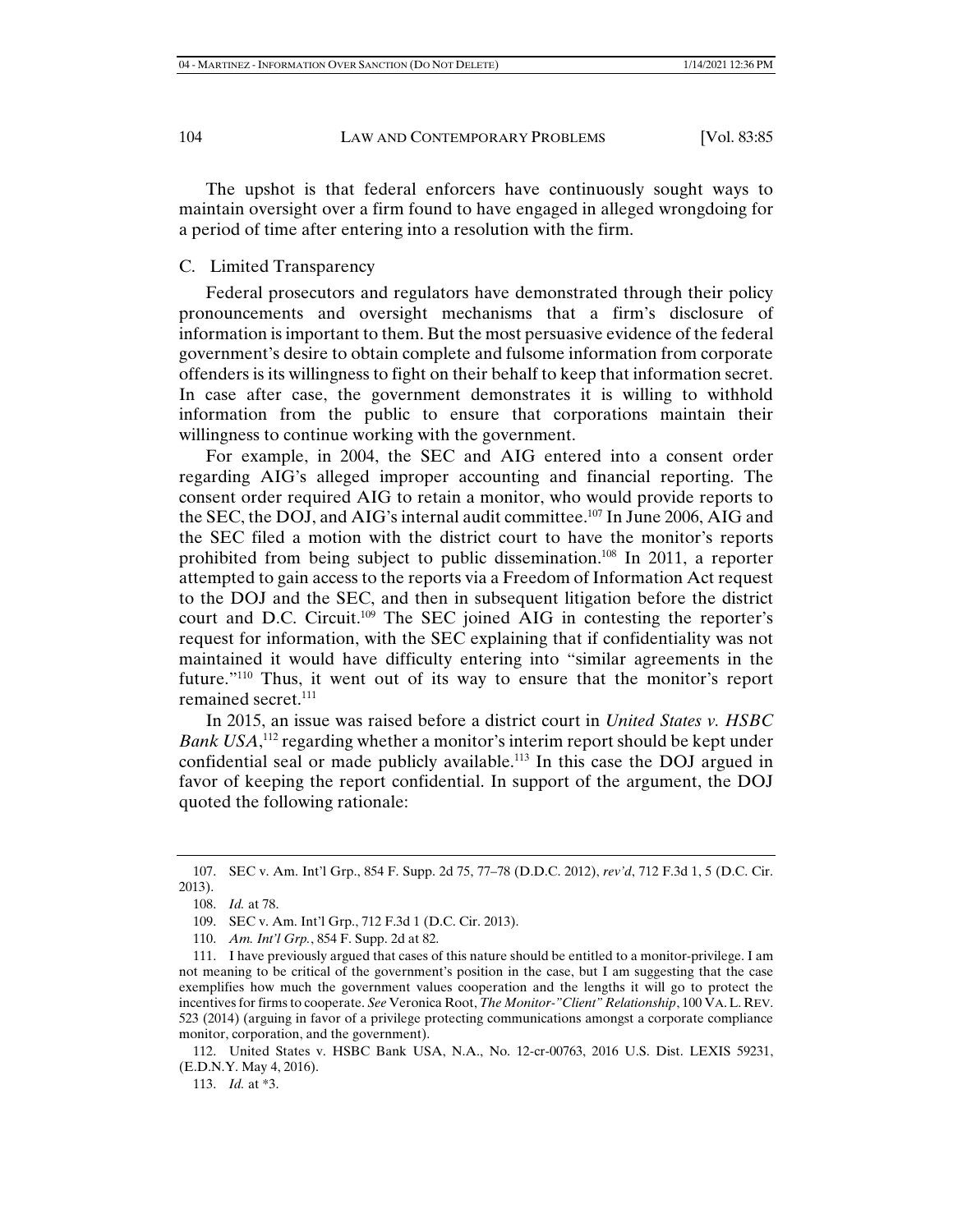Officials with law enforcement responsibilities may be heavily reliant upon the voluntary cooperation of persons who may want or need confidentiality. If that confidentiality cannot be assured, cooperation will not be forthcoming. . . . If release is likely to cause persons in the particular or future cases to resist involvement where cooperation is desirable, that effect should be weighed against the presumption of access.114

As evidenced by these cases, and others, the government has indicated both an ability and willingness to expend time and money to ensure its assurances of secrecy are not upended because, in part, it might impact its ability to ensure future disclosure of information from corporate offenders.

\* \* \* \*

The prioritization of information gathering by federal enforcers may seem unremarkable,<sup>115</sup> but it is quite significant. For over twenty years, federal prosecutors and regulators—through the formal pressure of policy, oversight measures of remediation efforts, and alliances with corporations it is in the midst of investigating, overseeing, and sanctioning—have prioritized their ability to obtain information from corporate offenders.116 These prosecutors and regulators have done so even while facing criticism for being too lenient when levying sanctions against these same offenders. The federal government is not acting as if its primary task is to enforce the law. The federal government is, instead, acting as if its primary task is to gather information from corporations as part of its effort to ensure that that legal and regulatory requirements are adhered to by the corporations' agents and members.

 <sup>114.</sup> Mot. to File Monitor's Rep. Under Seal at 8, United States v. HSBC Bank USA, N.A., No. 12- 763-JG (E.D.N.Y. June 1, 2015), ECF No. 35, 2015 WL 11652652 (alteration in original) (quoting United States v. Amodeo, 71 F.3d 1044, 1050 (2d Cir. 1995)). The District Court Judge ordered the public disclosure of the report with redactions. The Second Circuit overruled. United States v. HSBC Bank USA, N.A., 863 F.3d 125 (2d Cir. 2017).

 <sup>115.</sup> *See, e.g.*, William S. Laufer, *Corporate Prosecution, Cooperation, and the Trading of Favors*, 87 IOWA L. REV. 643, 648 (2002) (explaining that corporations have "traded" cooperation with an investigation for "government-granted favors," like leniency).

 <sup>116.</sup> There might, however, be other theories for explaining the government's seeming reluctance to utilize the full set of sanctions at their disposable besides unwillingness or an emphasis on information disclosure. For example, in 2016, Professor Jennifer Arlen argued that the increased use of deferred- and non-prosecution agreements is inconsistent with the rule of law, and she noted that the rise of these vehicles for sanctioning corporate offenders has imbued prosecutors with an enormous amount of power. Jennifer Arlen, *Prosecuting Beyond the Rule of Law: Corporate Mandates Imposed Through Deferred Prosecution Agreements*, 8 J. LEGAL ANALYSIS 191, 226 (2016). Assuming prosecutors are being influenced by a desire to preserve their own power, they could also still be motivated by a desire to receive full and complete cooperation from organizations under investigation for misconduct within their ranks. Indeed, one reason prosecutor's might want to preserve their own power is to ensure that they can pursue cooperative ends when crafting a set of sanctions to enter into with a corporate offender. Geraldine Szott Moohr, *Prosecutorial Power in an Adversarial System: Lessons from Current White Collar Cases and the Inquisitorial Model*, 8 BUFF. CRIM. L. REV. 165, 174–75 (2004) (noting that while criminal indictments "are not routine, the power to indict, combined with collateral consequences and market forces, enhances the power of prosecutors to investigate corporate crime. . . . [This] motivates firms to conduct in-house investigations, cooperate fully with prosecutors, distance themselves from the conduct of their agent, and jettison employees involved in the transaction.").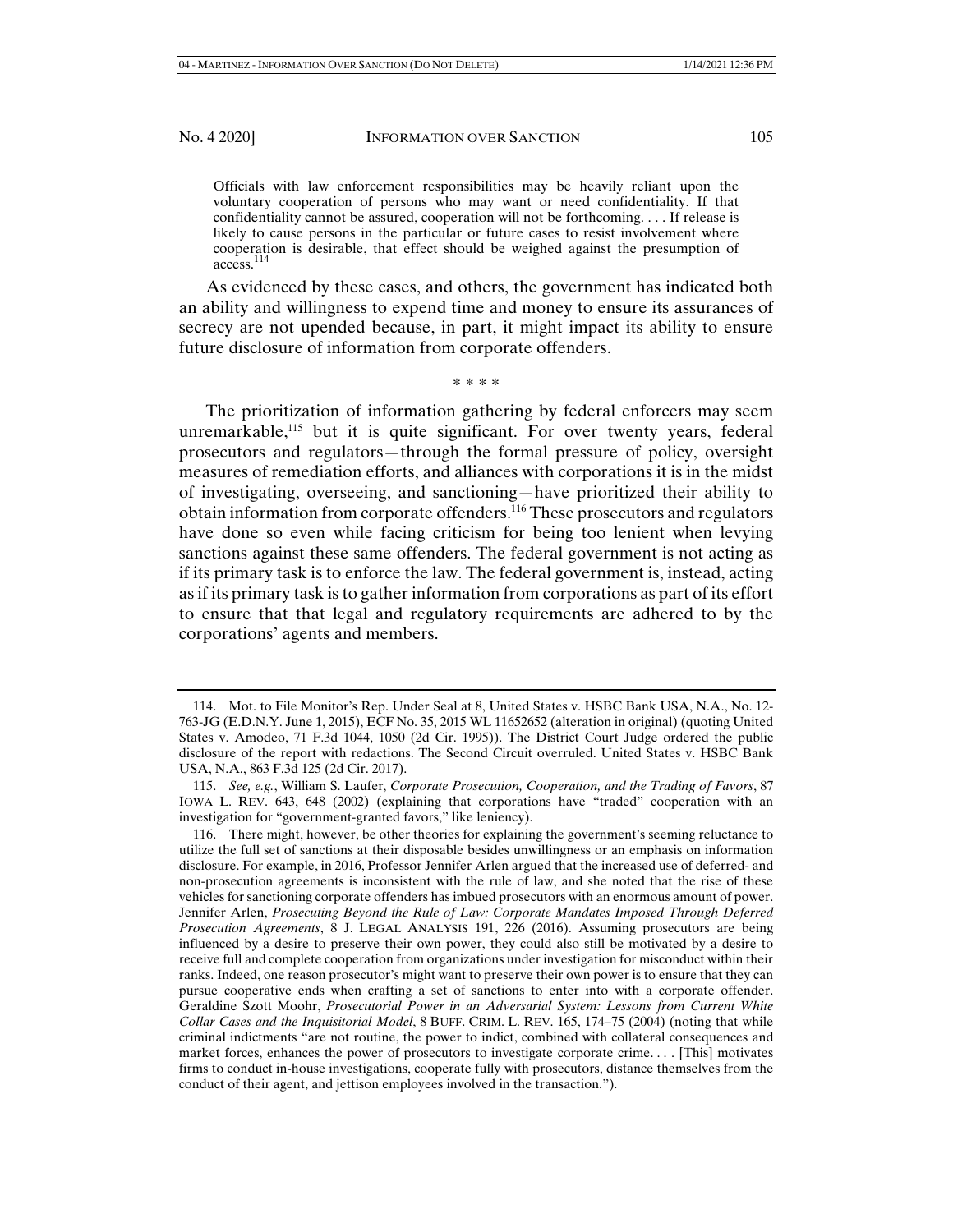## IV

## IMPLICATIONS

As argued in Part III, federal enforcers have, whether purposefully or by happenstance, adopted a model of enforcement that prioritizes gathering information from firms over levying significant sanctions against them. This insight raises a whole host of questions for diverse areas of scholarly concern, including criminal law, administrative law, corporate law and others, and there could be both benefits and costs to the government's quest to gather information that may change depending upon what lens one uses to frame the relevant issues.

This Part considers three sets of implications of this model, focusing on those related to federal enforcers' focus on obtaining information from corporate offenders regarding firms' efforts to create, implement, and adhere to effective ethics and compliance programs. It contends that the government's prioritization of information without a meaningful commitment to maximize the use of that information for the public's benefit is undermining compliance efforts. Specifically, the government is not utilizing the information it gathers to (i) maximize federal enforcers' understanding and evaluation of compliance best practices or (ii) empower the types of public and private partnerships known to create lasting change within organizations. As such, enforcers should determine how they might better utilize the information they are gathering so that the public benefits from the government's considerable and sustained efforts over the past two decades

## A. Federal Enforcers' Evaluations of Compliance Programs

The government has long recognized the importance of incentivizing firms to engage in effective ethics and compliance programs. As noted above, this is, at least in part, because employees and agents of the corporation are going to have the best information about the inner workings of the organization, which is necessary information for creating or modifying an effective compliance program. And yet, the government must make a determination regarding the effectiveness of a firm's ethics and compliance program when deciding an appropriate resolution to the firm's misconduct.

During the Obama Administration, the DOJ created a new position for an internal, full-time compliance expert, whose job was to assist and advise prosecutors when they needed to assess whether a firm did or did not have an effective ethics and compliance program.117 Importantly, having a dedicated individual in this role served to prompt line prosecutors to prioritize the compliance efforts at the firm when determining the appropriate resolution of a case against a corporate offender. Additionally, the compliance expert trained prosecutors on what they should look for in a compliance program and developed

 <sup>117.</sup> Press Release, U.S. Dep't of Just., New Compliance Counsel Expert Retained by the DOJ Fraud Section (Nov. 3, 2015), https://www.justice.gov/criminal-fraud/file/790236/download [https://perma. cc/7YDU-MLUB].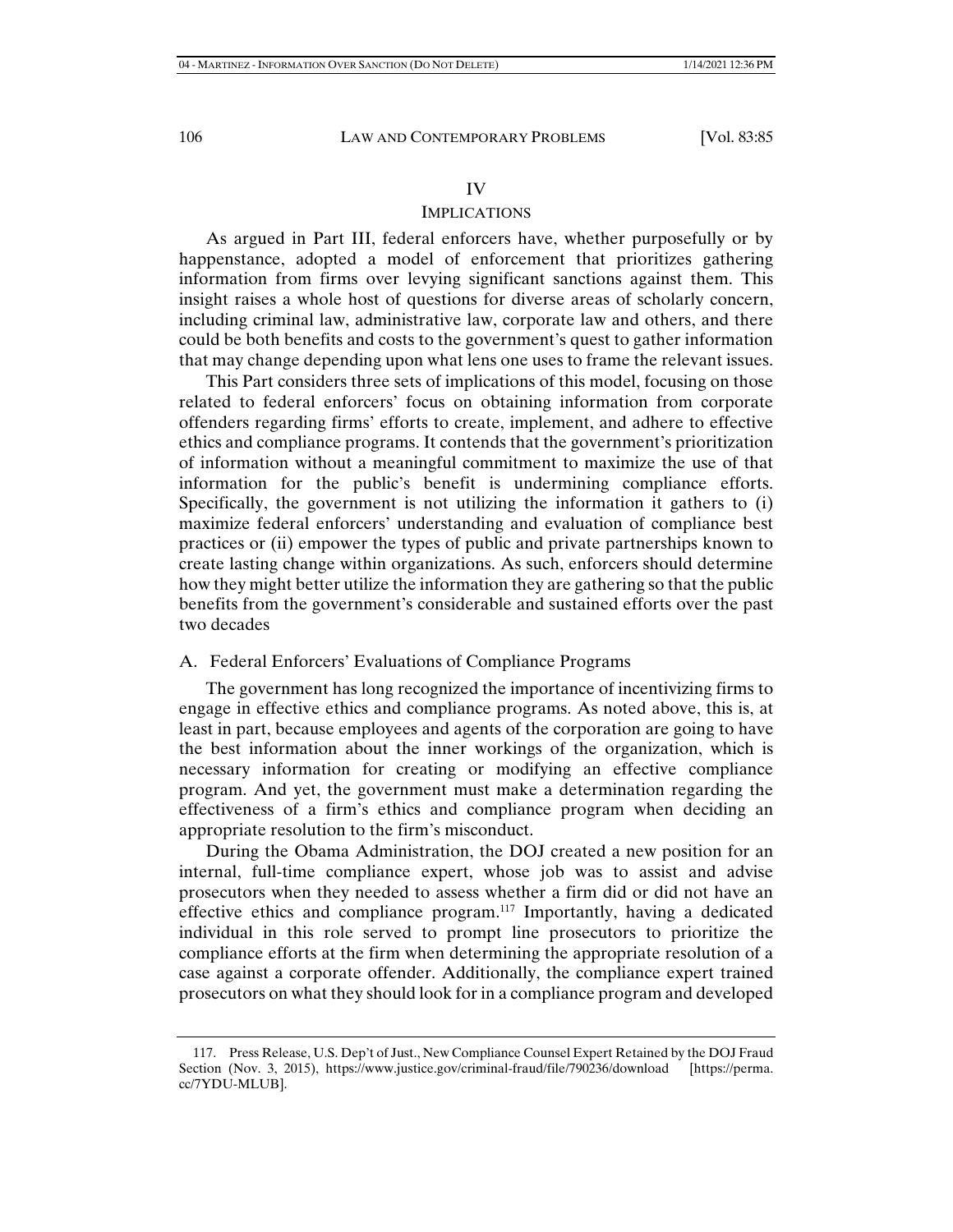the DOJ's first Evaluation of Corporate Compliance Programs.118 In short, the DOJ recognized the need not only for expertise in the area, but also for coordination within the DOJ that would allow it to better filter the information it gathered about the state of firms' compliance efforts.

The Trump Administration, however, has taken a different route. In October 2018, then-Assistant Attorney General Brian A. Benczkowski announced changes to the DOJ's approach to evaluating compliance.119 Instead of utilizing a centralized structure for evaluating compliance, he decentralized the process, so that individual prosecutors would be responsible for assessing the compliance activities of firms on their own.120 In doing so, he was careful to explain that prosecutors would receive training relevant to compliance efforts in their subject matter areas.<sup>121</sup> Additionally, the DOJ recently updated the Evaluation of Corporate Compliance Programs in an effort to "assist prosecutors in making informed decisions as to whether, and to what extent, the corporation's compliance program was effective at the time of the offense, and is effective at the time of a charging decision or resolution."122

These efforts on the part of the DOJ do not appear to be performative. The DOJ took a great deal of time and effort to create, develop, and cement the government's commitment to ensuring firms prioritize the creation and implementation of effective ethics and compliance programs. Yet, the current policy positions undertaken by the DOJ are squandering opportunity after opportunity for the DOJ as an institution to deepen its knowledge and expertise regarding what does and does not work within the compliance space.

When the DOJ had a point person in charge of evaluating compliance, it allowed information regarding compliance activities across a whole host of firms to trickle up to that point person who could aggregate that information, make comparisons about what was occurring, and extrapolate from all of that information what sorts of activities might become industry best practices. And, importantly, those best practices could then become incorporated into the DOJ's resolutions with firms. But today, that information flows into particular line prosecutors and enforcement actors, without any formalized dissemination

 <sup>118.</sup> *Department of Justice Fraud Section Provides Guidance on Evaluating Corporate Compliance Programs*, JONES DAY (Feb. 2017), https://www.jonesday.com/en/insights/2017/02/department-ofjustice-fraud-section-provides-guidance-on-evaluating-corporate-compliance-programs [https://perma. cc/66RM-JJBX.

 <sup>119.</sup> Brian A. Benczkowski, Assistant Att'y Gen., U.S. Dep't of Just., Remarks at NYU School of Law Program on Corporate Compliance and Enforcement Conference on Achieving Effective Compliance (Oct. 12, 2018) (transcript available at https://www.justice.gov/opa/speech/assistantattorney-general-brian-benczkowski-delivers-remarks-nyu-school-law-program [https://perma.cc/PQ2F-B4W7]).

 <sup>120.</sup> *Id.*

 <sup>121.</sup> *Id.*

 <sup>122.</sup> U.S. DEP'T OF JUST., CRIM. DIV., EVALUATION OF CORPORATE COMPLIANCE PROGRAMS (June 2020), https://www.justice.gov/criminal-fraud/page/file/937501/download [https://perma.cc/E4PK-KA57].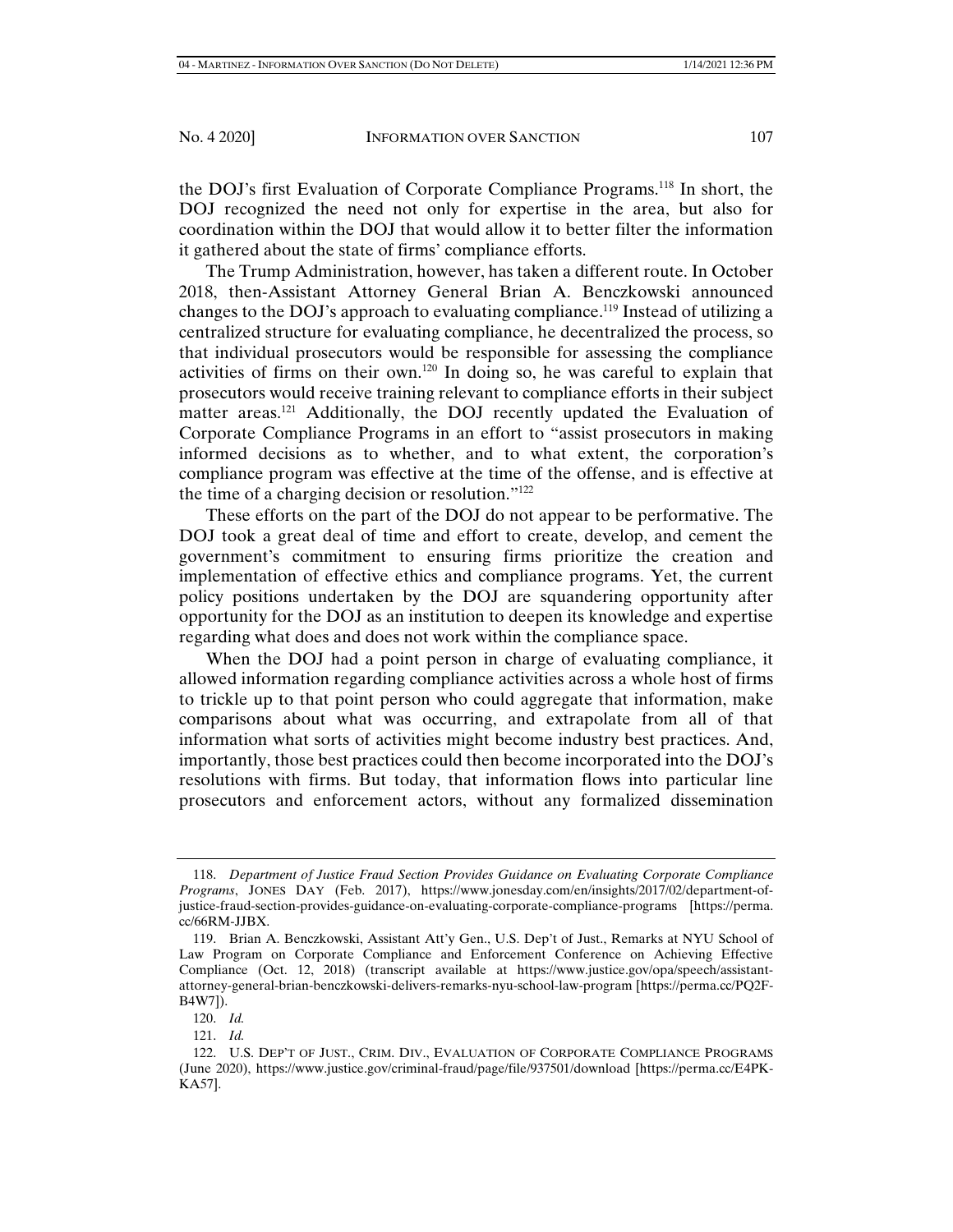process across the DOJ itself or across other enforcement agencies that have information about firms' compliance activities.

Why might this be problematic or concerning? In previous work, I have determined that there are significant inter- and intra-agency coordination challenges associated with the government's ability to recognize and appropriately sanction corporate repeat offenders.<sup>123</sup> Indeed, corporate repeat offenders were not treated as recidivists and subject to a heightened sanction unless they were previously before the exact same enforcement agent or division (that is, DOJ Fraud or DOJ Antitrust), but not if they were previously before different divisions within the DOJ itself (that is, DOJ Fraud then DOJ Antitrust). If the DOJ is unable to incentivize intra-agency coordination when formal resolutions are occurring, why would one expect the DOJ to be engaged in robust coordination of disseminating information regarding compliance practices if no one at DOJ is actually in charge of doing so?

It is worth noting that this decentralized approach benefits the individual federal enforcers, in that they develop an expertise that is helpful to them going forward. As long as that individual enforcer remains with the government, their expertise also benefits the government. Benczkowski's own statement alludes<sup>124</sup> to the reality that many of the individuals who work in these positions will have "revolving door" careers, where they spend some time in government service, go back to private practice, and so on. As such, the benefits of the increased knowledge of the individual enforcer to the DOJ and other governmental agencies is limited to the time that individual remains with the government. For federal enforcers to truly harness the power of the information being gathered, they must find some way to transfer the knowledge and insights to the larger institution in a systematic and deliberate fashion.

## B. Failure to Effectively Leverage Public-Private Compliance Partnerships

While a great deal of information flows into the government regarding various firms' compliance practices, not nearly as much flows back out into industry. When federal regulators and prosecutors demand information from corporations but fail to reciprocate by collaborating with industry members in creating and developing best practices for achieving effective compliance programs, the government wastes a valuable opportunity to curb corporate misconduct more generally. To be fair, there are some federal regulators that actively share information with regulated entities, but many do not.<sup>125</sup> When the government's information regarding best compliance practices remains hidden, it constrains effective compliance.

 <sup>123.</sup> Root, *supra* note 42.

 <sup>124.</sup> Benczkowski, *supra* note 119.

 <sup>125.</sup> The Department of Education, for example, uses a variety of resources like "Dear Colleague Letters" to provide information to the entities it regulates and oversees. *See* U.S. DEP'T OF EDUC., OSEP POLICY DOCUMENTS, https://www2.ed.gov/policy/speced/guid/idea/memosdcltrs/index.html#pl [https://perma.cc/CQ4Z-D3A7].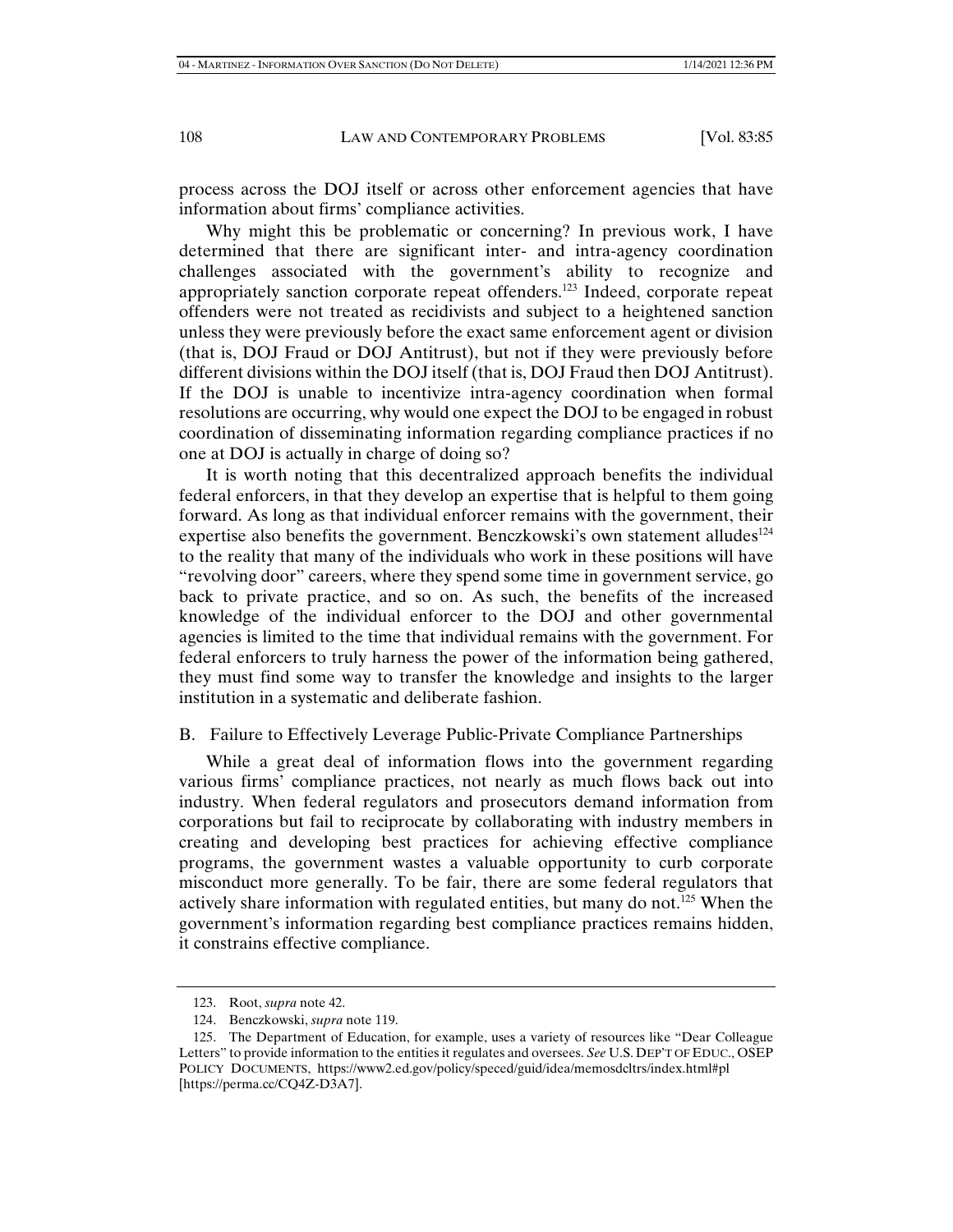As explained by Professor Miriam Baer, applying a new governance framework of public and private partnerships has been perceived as challenging within the corporate enforcement context, specifically for criminal prosecutors, because of the inherently adversarial posture of the initial interactions.126 Yet, the changes in corporate enforcement activities, particularly the DOJ's more recent steps taken toward providing additional compliance guidance to firms, $127$  suggests that even within the adversarial system, there may be more federal enforcers can do to ensure that the information they gather is better and more fully utilized to benefit the public via the dissemination of best practices observed by federal enforcers to regulated firms.

The government could harness the information it is receiving to create and publish best practices for achieving effective compliance within firms. This sort of information might seem odd to flow from federal prosecutors, but for federal regulators it should, in theory, be par for the course. A regulator is particularly connected with members of the regulated industry and should be comfortable providing guidance to firms it oversees.<sup>128</sup> Federal prosecutors are not thought to have the same sort of expertise regarding prosecuted firms. However, as noted by Benczkowski, the process preceding the resolution of alleged misconduct via a negotiated settlement agreement provides prosecutors the opportunity to obtain information about a firm and its compliance efforts.129 Indeed, part of the role of external counsel representing a firm negotiating a settlement with DOJ is to convey the context surrounding the misconduct and any potential strengths and weaknesses of the firm's compliance program.130 And while some negotiated settlement agreements do not require more detailed, formal disclosures than those already required under existing regulations and statutes, (i) we do not know what is communicated during the negotiation process and (ii) there are instances where a firm is required to do "more" under a settlement $131$  or a compliance

 <sup>126.</sup> Miriam Hechler Baer, *Governing Corporate Compliance*, 50 B.C. L. REV. 949, 954 (2009) (explaining that new governance is "often described as a theory of regulation characterized by a collaborative tone between regulator and regulated entity, a problem-solving orientation, continuous assessment and revision of both expected outcomes and implementation processes, pooling of information by and among regulated entities and regulators, and interagency cooperation").

 <sup>127.</sup> *Supra* Part III.A.

 <sup>128.</sup> For example, the FTC provides guidance easily available on its website "to help businesses understand their responsibilities and comply with the law." Federal Trade Comm'n, Guidance, FED. TRADE COMM'N, https://www.ftc.gov/tips-advice/business-center/guidance [https://perma.cc/GBB5- AED4]. *See also* Van Loo, *supra* note 16, at 397 (explaining the collaborative approach to solving regulatory problems which emphasizes partnership between regulators and firms).

 <sup>129.</sup> Benczkowski, *supra* note 119.

 <sup>130.</sup> *See, e.g.*, Darryl K. Brown, *The Problematic and Faintly Promising Dynamics of Corporate Crime Enforcement*, 1 OHIO ST. J. CRIM. L. 521, 529 (2004) ("Easier access to information makes untangling its complexity easier, but only a little; investigators still need expertise. Voluntary cooperation can provide that expertise as well as information access.").

 <sup>131.</sup> *See, e.g.*, Post, Veronica Root Martinez, *More Meaningful Ethics*, UNIV. CHI. L. REV. ONLINE (Jan. 7, 2020) (explaining that a settlement between Facebook and the FTC required Facebook to engage in activity that surpassed "current US law"), https://lawreviewblog.uchicago.edu/2020/01/07/moremeaningful-ethics-by-veronica-root-martinez/ [https://perma.cc/L6A2-BFT2].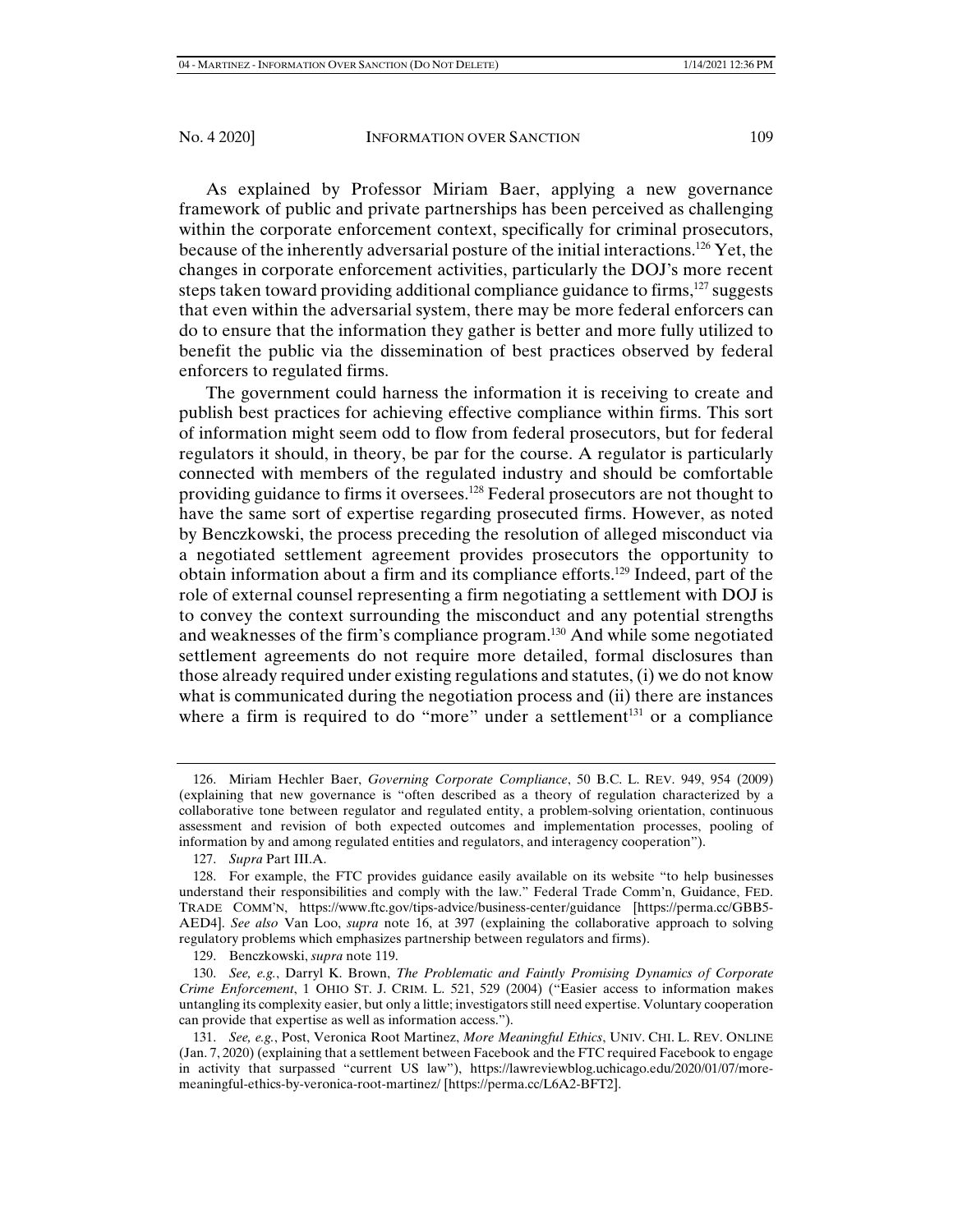agreement than is required by law.<sup>132</sup> Finally, negotiated settlement agreements often mandate a variety of corporate governance reforms beyond just changes to the compliance program. $^{133}$ 

Federal enforcers are taking in a great deal of information. If they could gather, aggregate, and analyze that information as is suggested in Part III.A., they could then facilitate the dissemination of information to companies regarding best practices for firms' compliance efforts. In doing so, federal enforcers could provide additional public benefits that would help to justify their prioritization of information over significant sanction.

## C. The Upshot

The government's key incentive to ensure that firms invest in effective ethics and compliance programs is the big stick threat of a significant sanction if the corporation fails to do so. The law and economics models that urge the government to provide mitigation credit to incentivize self-policing also note the need for the possibility of a significant sanction if firms fail to engage in that effort.134 When the government prioritizes the receipt of information over obtaining sanctions, it is quite literally tying the hands working so hard to provide guidance on compliance programs behind its back.

If the government wants to prioritize information over sanctions, it should do so in a manner that does not diminish its efforts to incentivize the compliance project. And it can. As demonstrated in Part II.A., the DOJ and other federal regulators are generally free to adjust their policy preferences.135 This means federal enforcers could choose to act in a manner that encourages, instead of undermines, collaborations both between the federal government and firms, and between firms themselves in an effort to improve compliance across entire industries. But taking the status quo as true, the government's current positions appear to be undermining compliance efforts and need to shift.

The upshot is that if the government wants to prioritize information over sanction, it should do so in a way that enables federal enforcers to utilize that information in a purposeful, cooperative manner that provides direct benefits to firms and, thereby, the public. This could be done in a variety of ways, but at least one of the government's goals should be to ensure better compliance with legal and regulatory requirements by corporations. Federal enforcers can actively

 <sup>132.</sup> *See, e.g.*, Defendant's Memorandum in Aid of Sentencing at 6, United States v. Princess Cruise Lines, Ltd., No. 16-20897 (S.D. Fla. Apr. 19, 2017) (noting that the fine was the "largest-ever" for intentional vessel pollution and that the ECP is the "most comprehensive" to ever have been imposed on a cruise line).

 <sup>133.</sup> Arlen, *supra* note 116.

 <sup>134.</sup> Arlen & Kraakman, *supra* note 13, at 691–94.

 <sup>135.</sup> *See, e.g.*, Brandon L. Garrett, *Declining Corporate Prosecutions*, 57 AM. CRIM.L. REV. 109, 133– 34 (2020) ("DOJ policies are merely guidelines. They are not binding on prosecutors and seek only to inform decision-making. The experience with the Yates Memo suggests that such guidance and policies may not be fully implemented if there are practical and resource-based obstacles to doing so.").